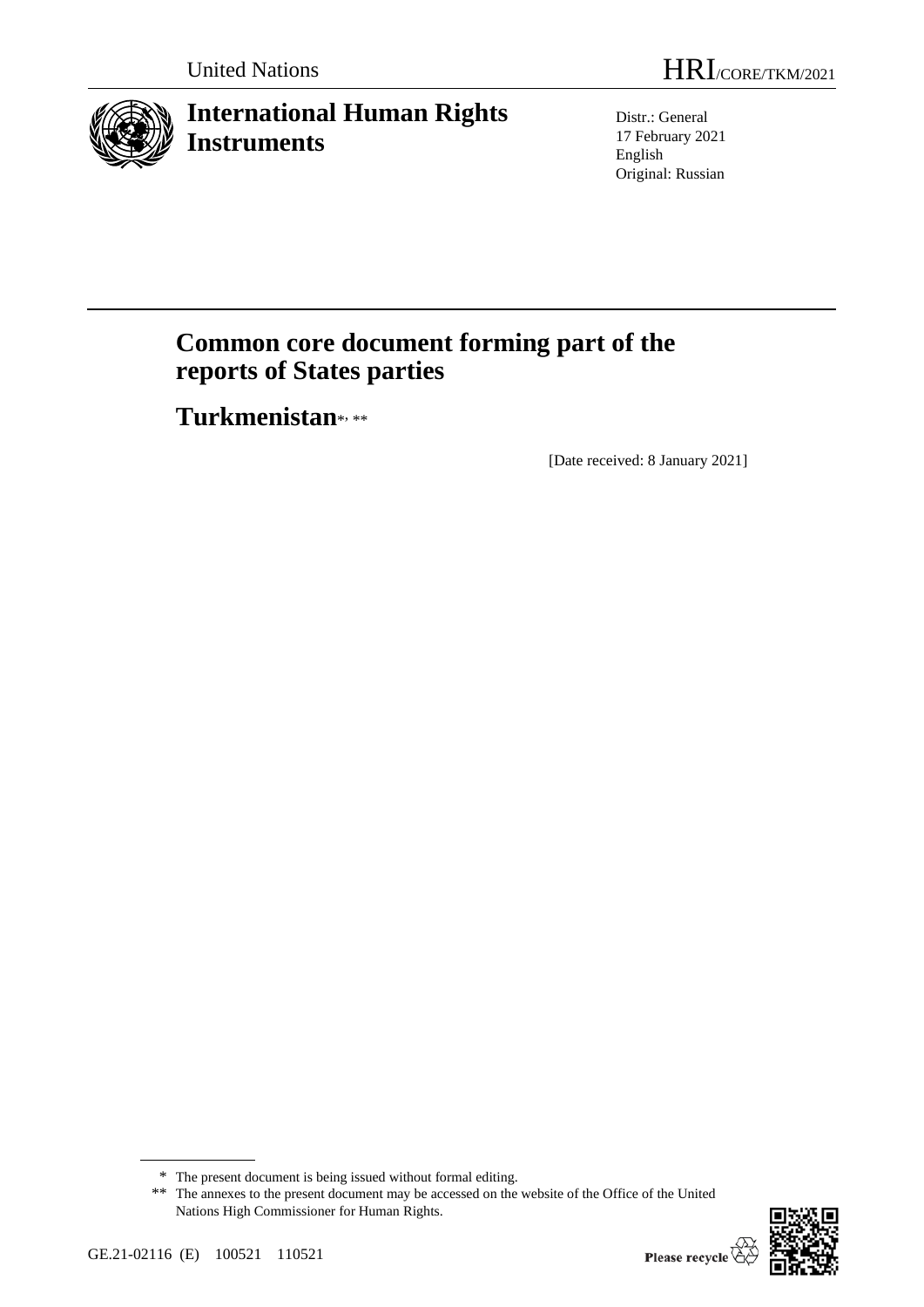## Contents

|    |           |                                                                                        | Page |  |
|----|-----------|----------------------------------------------------------------------------------------|------|--|
| I. |           |                                                                                        |      |  |
|    | А.        | Demographic, economic, social and cultural characteristics of Turkmenistan             | 3    |  |
|    | Β.        |                                                                                        | 6    |  |
| П. |           |                                                                                        |      |  |
|    | А.        |                                                                                        | 8    |  |
|    | <b>B.</b> | Legal framework for the protection of human rights at the national level               | 10   |  |
|    | C.        | Mechanisms through which human rights are promoted at the national level               | 15   |  |
|    | D.        | Process for the preparation at the national level of reports to international          |      |  |
|    |           |                                                                                        | 17   |  |
|    | Е.        |                                                                                        | 18   |  |
| Ш. |           |                                                                                        |      |  |
|    | A.        | General information on the implementation by Turkmenistan of its obligations           |      |  |
|    |           | to guarantee equality before the law and on measures taken to eliminate discrimination | 19   |  |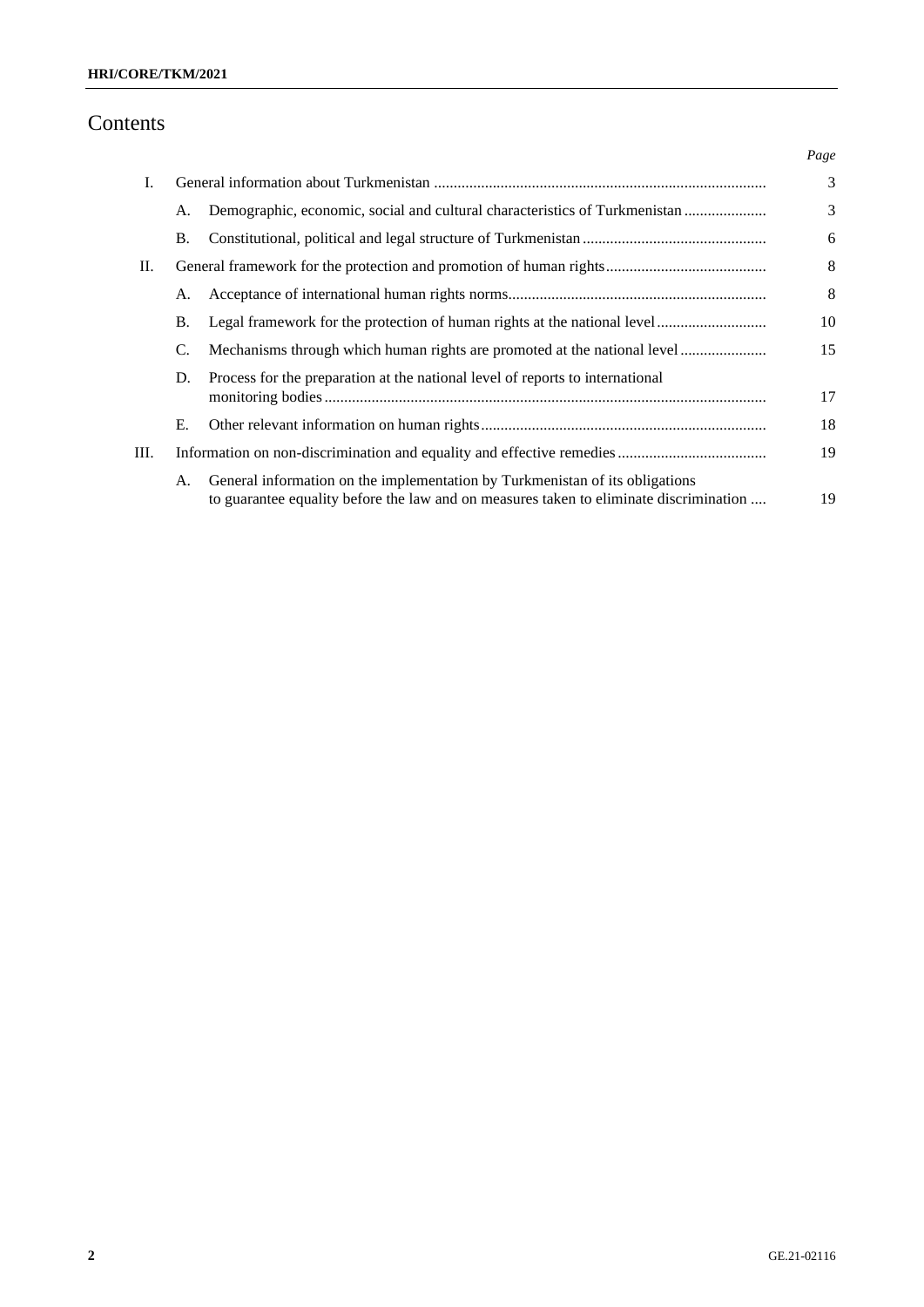### **I. General information about Turkmenistan**

#### **A. Demographic, economic, social and cultural characteristics of Turkmenistan**

1. Turkmenistan is a State of Central Asia, which acquired its independence on 27 October 1991.

2. Turkmenistan occupies  $491,210 \text{ km}^2$ , which makes it the fifty-first largest country in the world by area. The maximum distance from south to north is 1,100 kilometres. Turkmenistan borders Kazakhstan to the north, Uzbekistan to the east and north-east, Iran to the south and Afghanistan to the south-east. The west of the country has a coastline along the Caspian Sea stretching 600 kilometres.

3. Turkmenistan is divided into five provinces (*welaýatlar*). The capital city, Ashgabat, has the status of a province. As at 1 January 2020, Turkmenistan had 43 districts (*etraplar*), 6 urban districts, 51 cities, 62 settlements, 504 areas under local council jurisdiction (*geňeşlikler*) and 1,719 villages.

4. In recent years, the level of urbanization has risen, with the proportion of persons living in urban areas increasing by 4.3 percentage points between 2007 and 2019. This has been facilitated by the initiative of the Government to establish district centres with the status of cities, to extend the surface area of Ashgabat and to create new cities and settlements.

5. As at 1 January 2020, the country's urban population accounted for 46.9 per cent of the total population and the rural population for 53.1 per cent. Women represented 50.2 per cent of the total population and men 49.8 per cent (annex 1).

6. Trends in the country's age structure indicate that the demographic situation is favourable and that the population is growing. Persons younger than working age make up 34.2 per cent of the population, persons of working age 57.8 per cent and persons of pensionable age 8.0 per cent.

7. According to a sample survey of households, in 2019 the average household size in Turkmenistan was 4.93 persons.

8. Average life expectancy for both men and women is increasing. In 2019, it stood at 74.1 years for women and 68.9 years for men. These factors have had a positive impact on population trends in Turkmenistan. The proportion of young people is high – 13.7 per cent of the total population is between the ages of 15 and 24, which ensures sustained growth in the labour force and in fertility.

9. The Turkmen economy has displayed consistently high rates of growth (annex 2). In 2019, gross domestic product (GDP) at constant prices rose by 6.3 per cent from its 2018 levels. Total GDP in 2019 was 158.3 billion manat.

10. Total industrial output was 67 billion manat in 2019, an increase of 6.4 per cent over the previous year. Of the overall growth in the major industrial sectors, 45.2 per cent was attributable to the extractive sector and 54.8 per cent to the manufacturing sector. Total industrial output was 67 billion manat in 2019, an increase of 6.3 per cent over the previous year. Of the overall growth in the major industrial sectors, 46.9 per cent was attributable to the extractive sector and 53.1 per cent to the manufacturing sector.

11. State budget revenues in Turkmenistan for the year 2019 amounted to 21.6 billion manat. State budget revenues and spending in 2019 exceeded 2018 levels by 8.7 and 9.6 per cent respectively. By comparison with 2018, allocations to the social sectors – education, health, pensions, social security, housing, public utilities and culture – grew by 15.7 per cent. All in all, they totalled 15.9 billion manat. In addition, wages, pensions, benefits and student grants increased by 10 per cent in 2019. Sizeable funds were set aside for the development of tourism and sport and to implement the National Presidential Programme for the Transformation of Social and Living Conditions in Villages, Settlements, Cities, Districts and District Centres for the period up to 2020 and for other social and economic programmes and investment projects.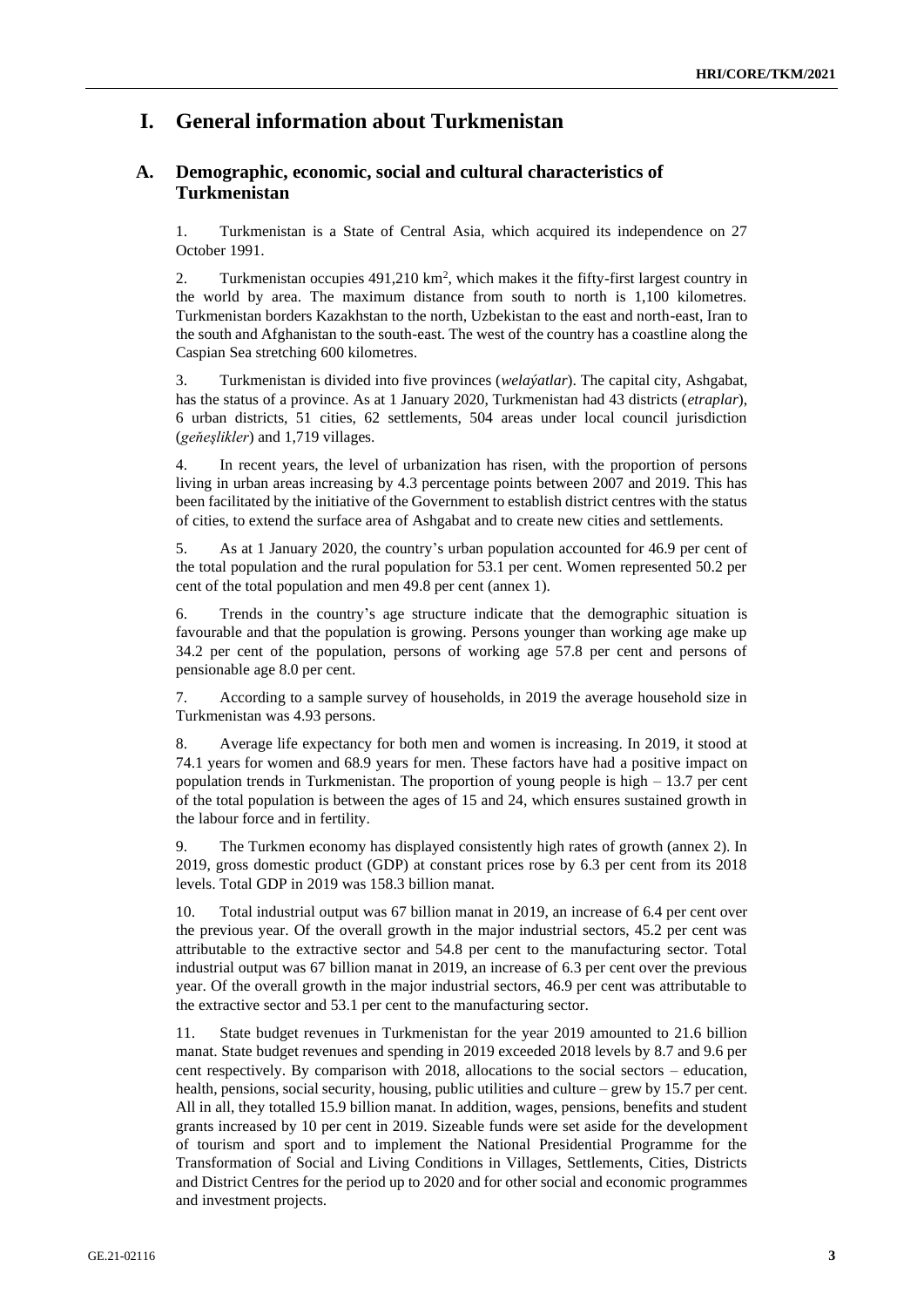12. Turkmenistan is vigorously developing its fuel and energy industry. The pace of oil and gas exploration, extraction, refining and transport to foreign markets is accelerating. In 2019, 70.2 billion  $m<sup>3</sup>$  of gas was extracted, which was 1 per cent less than in the previous year. Gas exports for 2019 stood at 37.6 billion  $m^3$ , down 0.6 per cent. Over the past year, 9,825,000 metric tons of oil were extracted and 6,154,000 metric tons were refined. Electricity production totalled 22.5 billion kWh, or 94.6 per cent of 2018 levels.

13. Thanks to its open-door policy and market reforms, the economy of Turkmenistan is growing rapidly. Over the period 2008–2019, the country's GDP at current prices increased by a factor of 3.4. In 2019, the GDP growth rate at constant prices was 6.3 per cent. These outcomes place Turkmenistan among the world's fastest developing economies.

14. Currently, the Turkmen economy is characterized by the fact that the bulk of the country's GDP is derived from the development of the industrial investment sector. In recent years, thousands of manufacturing, social, cultural and infrastructure facilities, buildings and housing units have been built and brought into use. In 2019, foreign investment accounted for 12.3 per cent of the total investment in the country.

15. In this regard, the planned construction of the 600 km "Turkmen Autobahn" between Ashgabat and Türkmenabat, focused on international haulage, is particularly significant. The new highway will open up an easy route for transit transport from Turkmenistan to Uzbekistan and beyond. Apart from the economic benefits to participating countries, this project is creating new opportunities to transform this "bridge" between the countries into an effective partnership, in line with the objectives of overall well-being and prosperity, along with friendship and good-neighbourly relations.

16. Turkmenistan attaches great importance to the development of state-of-the-art railway infrastructure. The total length of the Turkmen rail network is 3,932.1 km and three new railway lines have been laid in the last few years alone. In 2019, 524.8 million metric tons of freight were carried by all modes of transport, or 1.9 per cent more than in 2018. A total of 1,045.0 million passenger journeys were made, an increase of 1.6 per cent.

17. The textile sector is a new area in the country's industrial development. Thanks to the construction of new, specialized enterprises and large, integrated textile plants, large-scale manufacture of a variety of cotton products has been launched. In 2019, 320,900 metric tons of raw cotton were produced.

Private business entities are becoming actively involved in the development of the agricultural sector. In 2019, there were 517 smallholder (*daýhan*) associations engaged in agricultural production, along with 3,400 private farms and 1,056,600 family-owned plots. The number of tenant farmers engaged in crop farming is 389,600 and the number in livestock farming is 24,000. The total gross output of agriculture was 23.4 billion manat in 2019, an increase of 27.2 per cent from 2015.

19. In Turkmenistan, the improvement of household incomes remains a focus. The social orientation of the economy and the country's positive economic growth rate over the last few years have made it possible to guarantee an upward trend in wages in both nominal and real terms. Household incomes and average wages increased by a factor of 1.5 between 2015 and 2019, in line with the annual decrees issued by the President of Turkmenistan on increases in wages, pensions, State benefits and grants for students, trainees and course attendees.

20. Since 1 January 2015, the level of disability benefit has increased by an average of 57.7 per cent. The benefit paid to persons who have had disabilities from childhood increased by 56.9 per cent. Every year between 2015 and 2019, State benefits were increased by 10 per cent. When persons with category I or II disabilities have dependent minor children, a supplementary benefit is paid for each child, in addition to the pension or State benefit received by such persons. Persons with category I disabilities and persons with category II visual disabilities who live alone and have a medically certified need for constant care are entitled to a supplementary benefit, in addition to the pension or State benefit they receive.

21. The Act on State Support for Small and Medium-sized Enterprises was adopted to develop private enterprise in the country. Implementation is under way of the 2018–2024 State Programme for the Support of Small and Medium-sized Enterprises, under which it is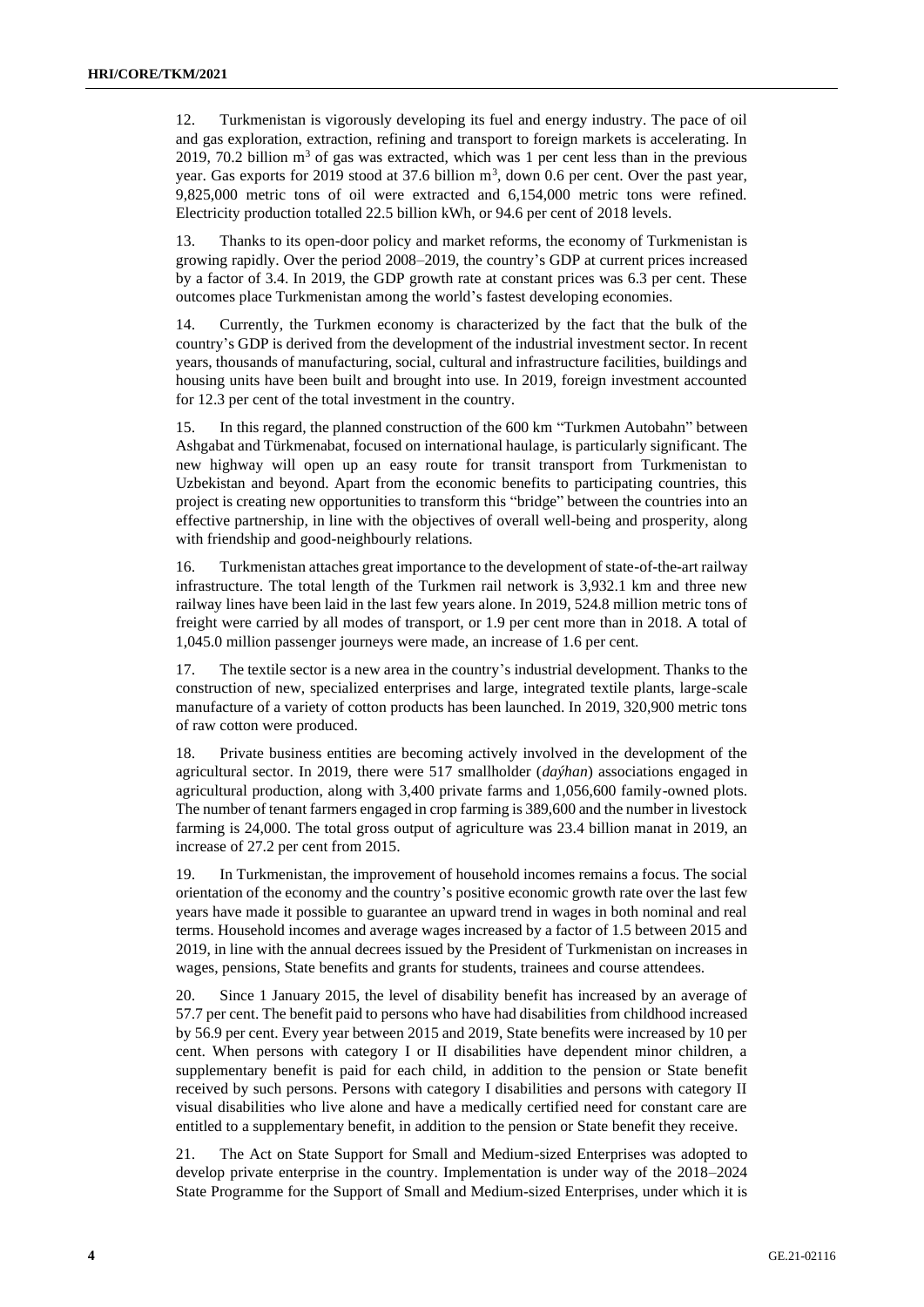planned for private companies to construct more than a hundred different installations for various economic sectors.

22. The Union of Industrialists and Entrepreneurs provides help to entrepreneurs by organizing advice and training sessions, exercises and courses aimed at improving the skills of new entrepreneurs and by creating optimal conditions for the development of small and medium-sized enterprises.

23. To improve the social and living conditions of the country's population, including the provision of homes to persons with disabilities and others in particular need of social protection, four-storey apartment buildings specially adapted for persons with disabilities have been constructed in all the provinces and in Ashgabat.

24. The Social Protection Code provides for State guarantees of gender equality in the area of social protection taking the form of material benefits and social services and provided through pension payments, State benefits and welfare assistance and sets out social protection measures for veterans and persons with disabilities.

25. As soon as the coronavirus disease (COVID-19) pandemic began to spread across the world, Turkmenistan began taking the necessary measures to counter the threat. Effective protective action was taken promptly and a common national strategy to combat COVID-19 was developed, including a package of organizational, legal, financial, economic, medical, public health and quarantine measures.

26. Turkmenistan has established close international cooperation, both in bilateral formats and through international organizations. First and foremost is the country's close engagement with the United Nations.

27. The Government has taken measures to mitigate the impact of the global pandemic on productive economic sectors, save jobs and protect the health of its citizens. Health-care spending has significantly increased owing to the introduction of quarantine and medical measures to combat the pandemic.

28. In July 2020, a revised version of the State budget and expenditure for 2020 that takes account of anti-pandemic measures was approved. The Government is working to reduce non-priority spending to maintain social expenditure at the planned level. Along with the existing fiscal and monetary measures to support small and medium-sized enterprises, additional means of boosting business are being considered, especially in the sectors most affected by the global pandemic, such as transport, tourism and commerce.

29. In the light of the global situation, in July 2020 a national programme was adopted to reduce the impact of the challenging global economic conditions on the national economy and the sustainable development of the national economy for the period 2020–2021.

30. The adoption at the State level of the Readiness and Response Plan for Acute Infectious Disease and the Plan of Urgent Socioeconomic Measures to Combat the Coronavirus Pandemic was an important step to protect the health of citizens and support individual economic sectors in dealing with the COVID-19 pandemic.

31. Turkmenistan pays great attention to global partnership and international cooperation. The country is developing its relations, both in bilateral formats and through international organizations such as the United Nations and the Organization for Security and Cooperation in Europe (OSCE).

32. Turkmenistan has diplomatic relations with 149 States and is a member of some fifty international organizations, a party to 161 international conventions and other multilateral instruments and a member of 11 United Nations councils, committees and commissions.

33. At the start of 2020, Turkmenistan was elected to two further United Nations bodies, under the Economic and Social Council: the Commission for Social Development, for the period 2021–2025, and the Commission on Science and Technology for Development, for the period 2021–2024.

34. Turkmenistan also actively participates in the activities of the United Nations Regional Centre for Preventive Diplomacy for Central Asia. The headquarters of the Regional Centre are located in Ashgabat.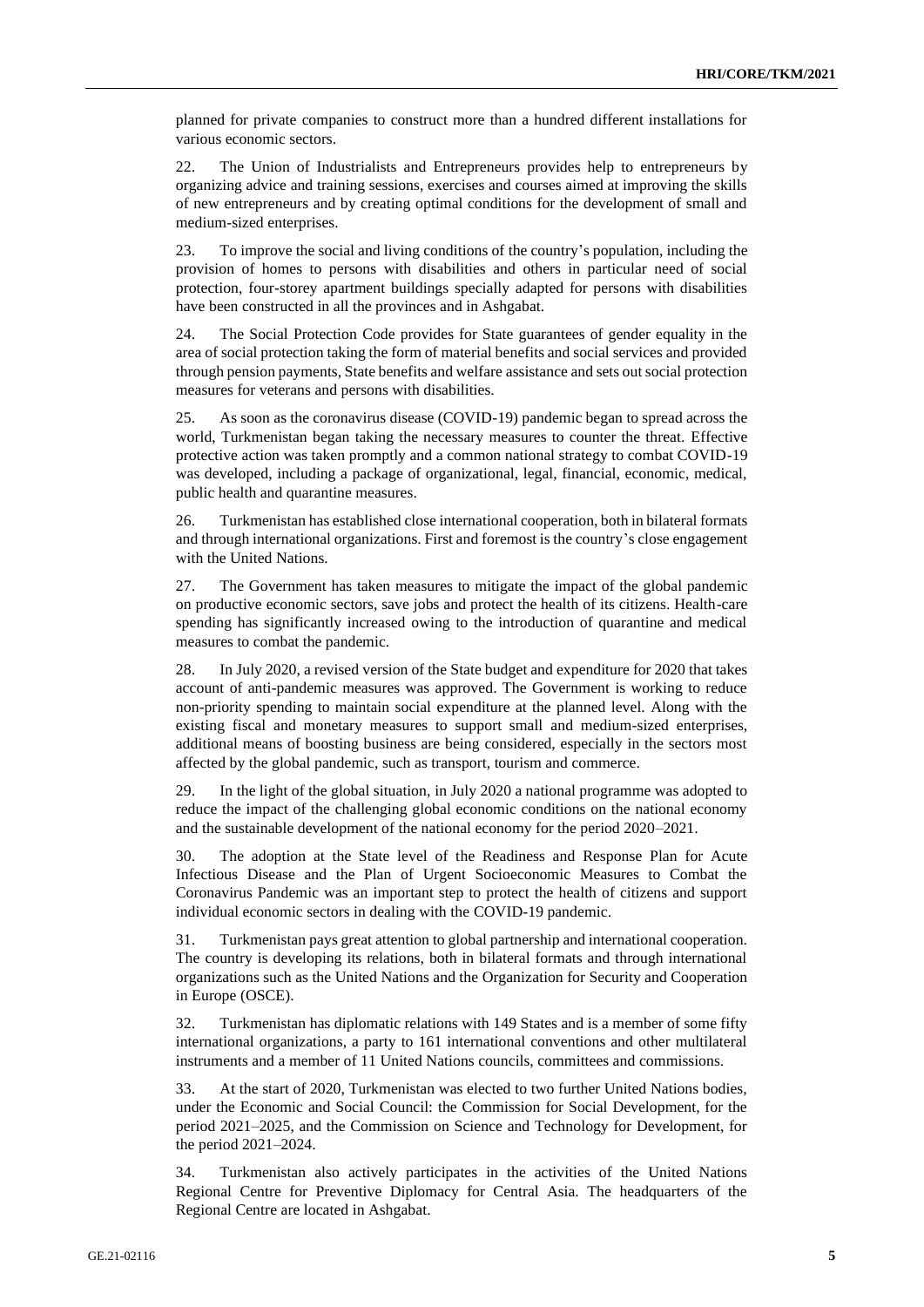35. In July 2020, Turkmenistan became an observer to the World Trade Organization.

#### **B. Constitutional, political and legal structure of Turkmenistan**

36. On 25 September 2019, a Constitutional Act amending the Constitution was adopted. Turkmenistan is a democratic, law-based, secular State governed as a presidential republic. Turkmenistan has the status of permanent neutrality, which is recognized by the global community and enshrined in law. The permanent neutrality of Turkmenistan is the basis of its domestic and foreign policy.

37. State power in Turkmenistan is divided between the legislative, executive and judicial branches of government, which act independently to balance one another. The rule of law is established in Turkmenistan.

38. The State and all its agencies and officials are bound by the legal and constitutional order.

39. Property is inviolable. Turkmenistan recognizes the right to private ownership of land, the means of production and other material and intellectual assets. These may also be owned by associations of citizens and by the State. The law sets out the assets owned exclusively by the State.

40. The State guarantees equal protection for all forms of ownership and creates a level playing field for their development.

41. Turkmenistan is divided into provinces, districts, cities and other administrative units. The procedure for establishing and altering administrative units is defined in law.

42. Supreme authority in Turkmenistan is exercised by the President, the Milli Geňeş (the national parliament), the Cabinet of Ministers and the Supreme Court.

43. The President of Turkmenistan is the Head of State and of the executive branch and the highest-ranking official in Turkmenistan. He or she safeguards the country's independence, permanently neutral status and territorial integrity and ensures respect for the Constitution and human and civil rights and freedoms and the fulfilment of international obligations.

44. In accordance with the new Constitution, the Milli Geňeş is a representative body exercising legislative power and consisting of two chambers, the Halk Maslahaty and the Mejlis.

45. The Constitution lays down the procedure for electing and constituting the parliament, its general structure, the requirements for Halk Maslahaty members and Mejlis deputies, and the length of their terms. Citizens over the age of 25 years may be elected to the Mejlis; members of the Halk Maslahaty must be at least 30 years old.

46. The Halk Maslahaty: approves or rejects the Constitution, constitutional acts and other laws adopted by the Mejlis; reviews the laws on the national budget adopted by the Mejlis; makes decisions on the holding of national referendums; calls elections to the Halk Maslahaty; at the proposal of the President of Turkmenistan, debates the appointment and dismissal of the Chief Justice of the Supreme Court, the Procurator General, the Minister of Internal Affairs and the Minister of Justice; confers official decorations and military and other State titles on the President; makes decisions on changes to the country's borders; considers issues relating to peace and security; and makes decisions on other matters on which the Halk Maslahaty is competent by virtue of the Constitution and other laws.

47. The Mejlis: considers and adopts draft Constitutions, constitutional acts and other bills submitted to the Milli Geňeş; oversees the application and interpretation of the laws adopted; approves the programme of work of the Cabinet of Ministers; approves the State budget and the budget implementation report; reviews the State's domestic and foreign policy priorities and the programme for the country's political, economic, social and cultural development; calls presidential elections and elections of deputies to the Mejlis and of members of provincial, district and municipal people's councils; at the proposal of the President, elects the Commissioner for Human Rights; establishes official honours; ratifies and denounces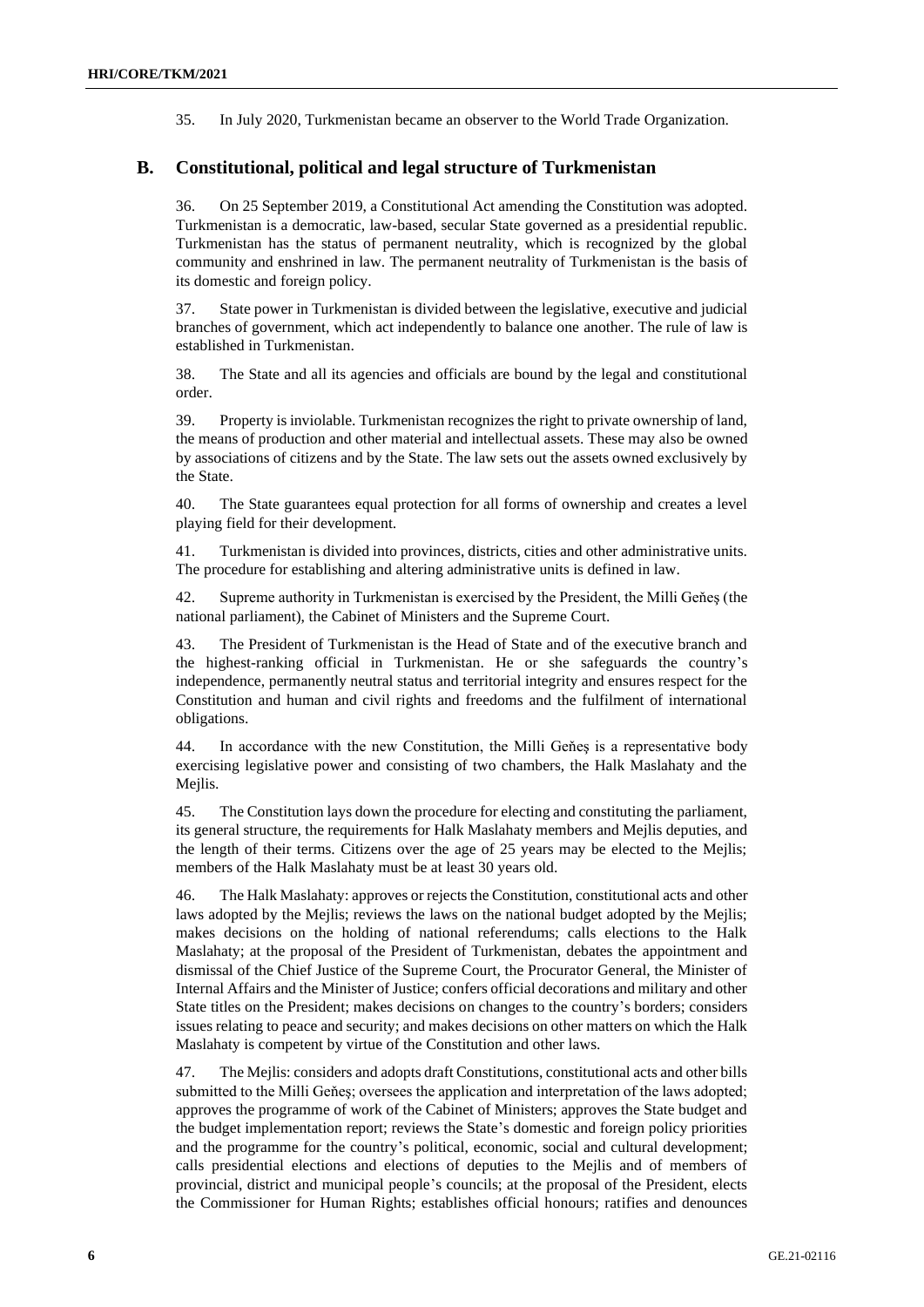international treaties; makes decisions on changes to the administrative units of Turkmenistan; determines whether laws and regulations issued by government authorities are compatible with the Constitution; and makes decisions on other matters on which the Mejlis is competent by virtue of the Constitution and other laws. The President, members of the Halk Maslahaty, deputies of the Mejlis, the Cabinet of Ministers and the Supreme Court all have the right to propose legislation.

48. The Cabinet of Ministers (Government) of Turkmenistan is both an executive and an administrative body. The President of Turkmenistan chairs the Cabinet of Ministers.

49. The Cabinet of Ministers: organizes the implementation of national laws and enactments of the President and the chambers of the Milli Geňeş; takes measures to realize and uphold citizens' rights and freedoms and protect property, public order and national security; drafts and submits to the Mejlis proposals regarding the State's domestic and foreign policy priorities and the programme for the country's political, economic, social and cultural development; administers economic, social and cultural development; ensures the rational use and conservation of natural wealth; takes measures to strengthen the monetary system; conducts foreign economic activities; promotes the development of cultural and other links with foreign States; directs the work of government agencies and State-run enterprises and organizations; is entitled to revoke ministerial, departmental and local government enactments; and makes other decisions.

50. Judicial power in Turkmenistan is vested solely in the courts. The function of the judiciary is to uphold citizens' rights and freedoms and State or public interests protected by law. The independence of judges is guaranteed by the Constitution. They are subject only to the Constitution and the law. Interference by any party in the work of the courts is prohibited and punishable by law.

51. The independence of judges is guaranteed by the Constitution. Judges are independent and subject only to the Constitution and the law. Interference by any party in the work of the courts is prohibited and punishable by law (Constitution, art. 98).

52. The Courts Act, based on the Constitution, contains guarantees of the independence of judges. The independence of judges is ensured through: the granting of material and social benefits in accordance with their high status; legally prescribed procedures for the administration of justice; the prohibition on interference in the administration of justice by any party on pain of criminal and administrative penalties; the established procedure for suspension and removal from office; the inviolability of judges; and the special State protection afforded judges' family members and property (Courts Act, art. 51). Any interference in the administration of justice is prosecuted under the laws of Turkmenistan.

53. Judges are not required to provide any explanations on the substance of cases they have tried or are in the process of trying or to make such explanations available to anyone for review except in the circumstances prescribed by law.

54. No criminal case may be brought against a judge, and a judge may not be arrested without the agreement of the President of Turkmenistan. The inviolability of judges applies to their person, assets, place of residence and work, official and personal transport and other property. These guarantees also apply to lay judges during the period of their service in court. It is not permitted to detain or summon professional judges or lay judges during the period of their service in court or to impose administrative penalties on them.

55. The Court Act provides that the Code of Judicial Ethics is an enactment of the Conference of Judges, based on generally accepted moral principles and standards of society and the State. The Code of Judicial Ethics establishes binding rules of conduct for all judges in the discharge of their professional duties regarding the administration of justice.

56. The Code was discussed and first adopted at the first Conference of Judges on 19 January 2019. The high status of judges obliges them to be professionally trained and promote high standards of legal awareness and legal behaviour so as to improve public confidence in the judicial system and the quality of justice, which is the basis for maintaining the dignity and high standing of judges as fair, independent and impartial authorities.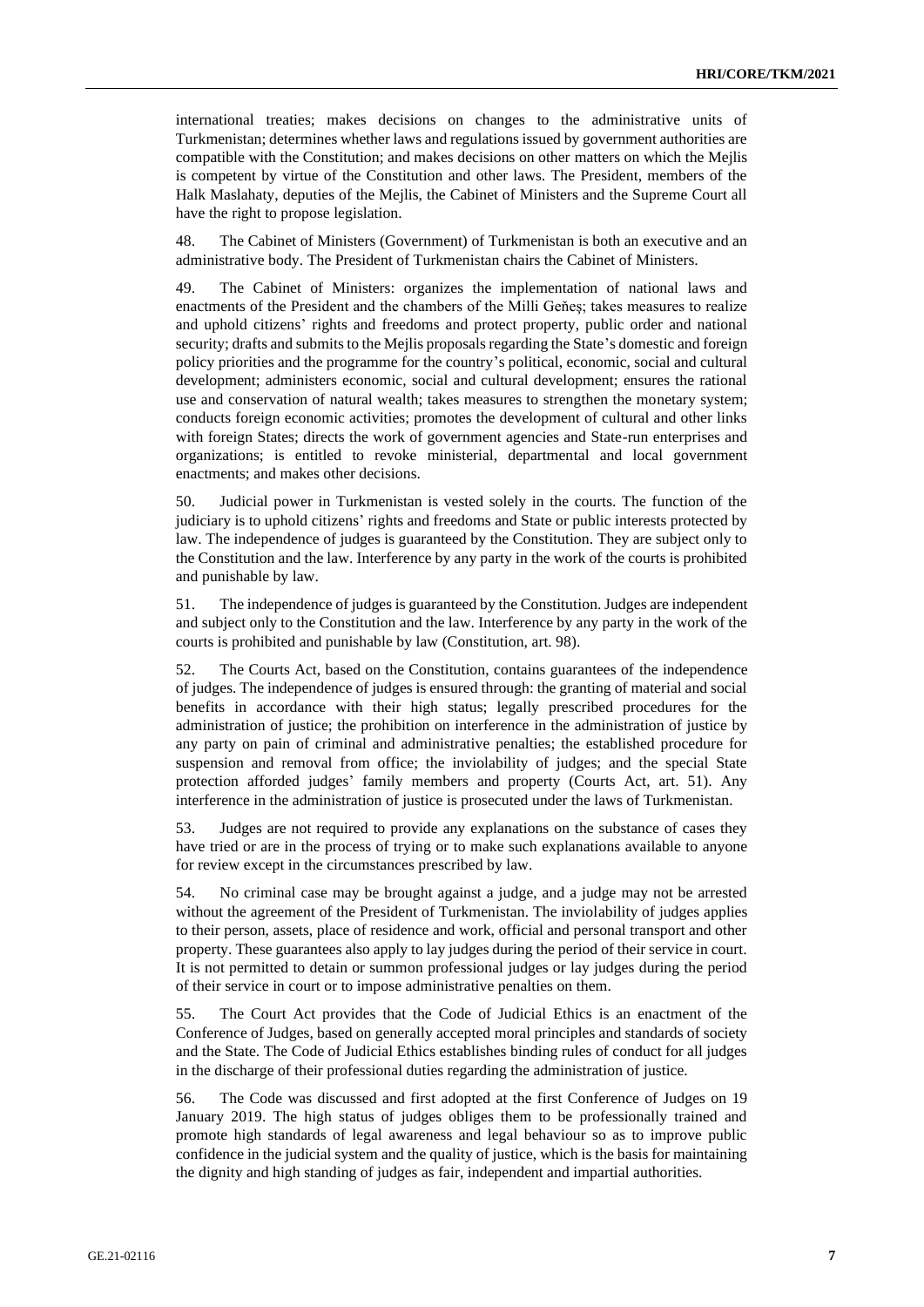57. To further improve the administration of justice by courts, ensure judicial independence and fulfil the international obligations of Turkmenistan, the limit on judges' tenure was removed from the new version of the Constitution and a public policy framework on the enhancement of the judicial system for 2017–2021 was developed and adopted.

58. Taking into account the recommendations of the United Nations treaty bodies and the related norms of international law, this framework included proposals on the tenure of judges, the procedure for judicial appointments, and the rights and duties of judges and court officials.

59. Chapter 24 of the Criminal Code contains provisions on offences against justice, which constitute measures to ensure the independence of the judiciary. For example, criminal law prohibits actions such as obstruction of justice or of preliminary investigations (Code, art. 189), threats or violence against persons administering justice or conducting a preliminary investigation (Code, art. 189) and contempt of court (Code, art. 189).

60. The Supreme Court publishes commentary on the Criminal Code and Code of Criminal Procedure and guides to the courts' consideration of complex cases. Twice a year, the Court holds training courses and experienced judges hold regular workshops, involving experts on various topics, to explore different categories of case, the particularities of considering them and ways to ensure strict observance of the rights and legitimate interests of the participants in judicial proceedings.

## **II. General framework for the protection and promotion of human rights**

#### **A. Acceptance of international human rights norms**

- 61. Turkmenistan is a party to the following human rights conventions and protocols:
	- Convention on the Rights of the Child (23 September 1994)
	- International Convention on the Elimination of All Forms of Racial Discrimination (23 September 1994)
	- Convention on the Elimination of All Forms of Discrimination against Women (20 December 1996)
	- International Covenant on Economic, Social and Cultural Rights (20 December 1996)
	- International Covenant on Civil and Political Rights (20 December 1996)
	- Optional Protocol to the International Covenant on Civil and Political Rights (20 December 1996)
	- Convention on the Political Rights of Women (15 September 1999)
	- Second Optional Protocol to the International Covenant on Civil and Political Rights, aiming at the abolition of the death penalty (28 December 1999)
	- Optional Protocol to the Convention on the Rights of the Child on the involvement of children in armed conflict (28 March 2005)
	- Optional Protocol to the Convention on the Rights of the Child on the sale of children, child prostitution and child pornography (28 March 2005)
	- Convention on the Rights of Persons with Disabilities (15 July 2008)
	- Convention against Torture and Other Cruel, Inhuman or Degrading Treatment or Punishment (30 April 1999)
	- Optional Protocol to the Convention on the Elimination of All Forms of Discrimination against Women (18 April 2009)
	- Optional Protocol to the Convention on the Rights of Persons with Disabilities (25 September 2010)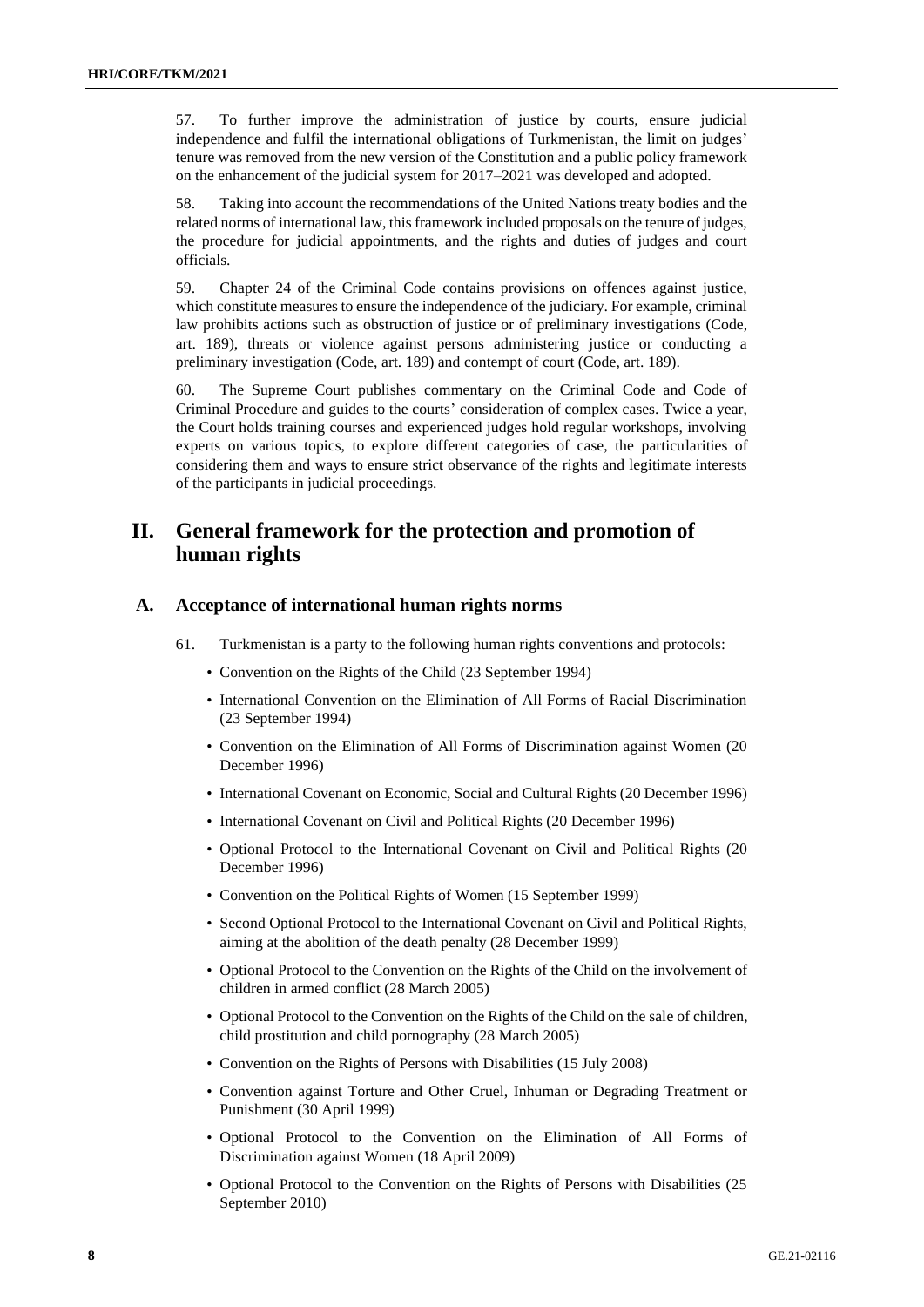62. Turkmenistan has ratified the following conventions and protocols in the field of international humanitarian law:

- Geneva Convention (I) for the Amelioration of the Condition of the Wounded and Sick in Armed Forces in the Field, 1949 (10 April 1992)
- Geneva Convention (II) for the Amelioration of the Condition of Wounded, Sick and Shipwrecked Members of Armed Forces at Sea, 1949 (10 April 1992)
- Geneva Convention (III) relative to the Treatment of Prisoners of War, 1949 (10 April 1992)
- Geneva Convention (IV) relative to the Protection of Civilian Persons in Time of War, 1949 (10 April 1992)
- Protocol Additional to the Geneva Conventions of 12 August 1949, and relating to the Protection of Victims of International Armed Conflicts (Protocol I), 1977 (10 April 1992)
- Protocol Additional to the Geneva Conventions of 12 August 1949, and relating to the Protection of Victims of Non-International Armed Conflicts (Protocol II), 1977 (10 April 1992)

63. Turkmenistan has ratified the following conventions of the International Labour Organization (ILO):

- ILO Minimum Age Convention, 1973 (No. 138) (20 December 1996)
- ILO Forced Labour Convention, 1930 (No. 29) (20 December 1996)
- ILO Freedom of Association and Protection of the Right to Organise Convention, 1948 (No. 87) (20 December 1996)
- ILO Right to Organise and Collective Bargaining Convention, 1949 (No. 98) (20 December 1996)
- ILO Equal Remuneration Convention, 1951 (No. 100) (20 December 1996)
- ILO Abolition of Forced Labour Convention, 1957 (No. 105) (20 December 1996)
- ILO Discrimination (Employment and Occupation) Convention, 1958 (No. 111) (20 December 1996)
- ILO Worst Forms of Child Labour Convention, 1999 (No. 182) (25 September 2010)

64. Turkmenistan has ratified a number of other United Nations treaties and instruments on human rights:

- Convention relating to the Status of Refugees (10 July 1997)
- Protocol relating to the Status of Refugees (10 July 1997)
- Hague Convention on the Civil Aspects of International Child Abduction (25 November 1997)
- Convention on Access to Information, Public Participation in Decision-Making and Access to Justice in Environmental Matters (30 April 1999)
- United Nations Convention against Transnational Organized Crime (28 March 2005)
- Protocol to Prevent, Suppress and Punish Trafficking in Persons, Especially Women and Children, supplementing the United Nations Convention against Transnational Organized Crime (28 March 2005)
- Protocol against the Smuggling of Migrants by Land, Sea and Air, supplementing the United Nations Convention against Transnational Organized Crime (28 March 2005)
- Protocol against the Illicit Manufacturing of and Trafficking in Firearms, Their Parts and Components and Ammunition, supplementing the United Nations Convention against Transnational Organized Crime (28 March 2005)
- United Nations Convention against Corruption (28 March 2005)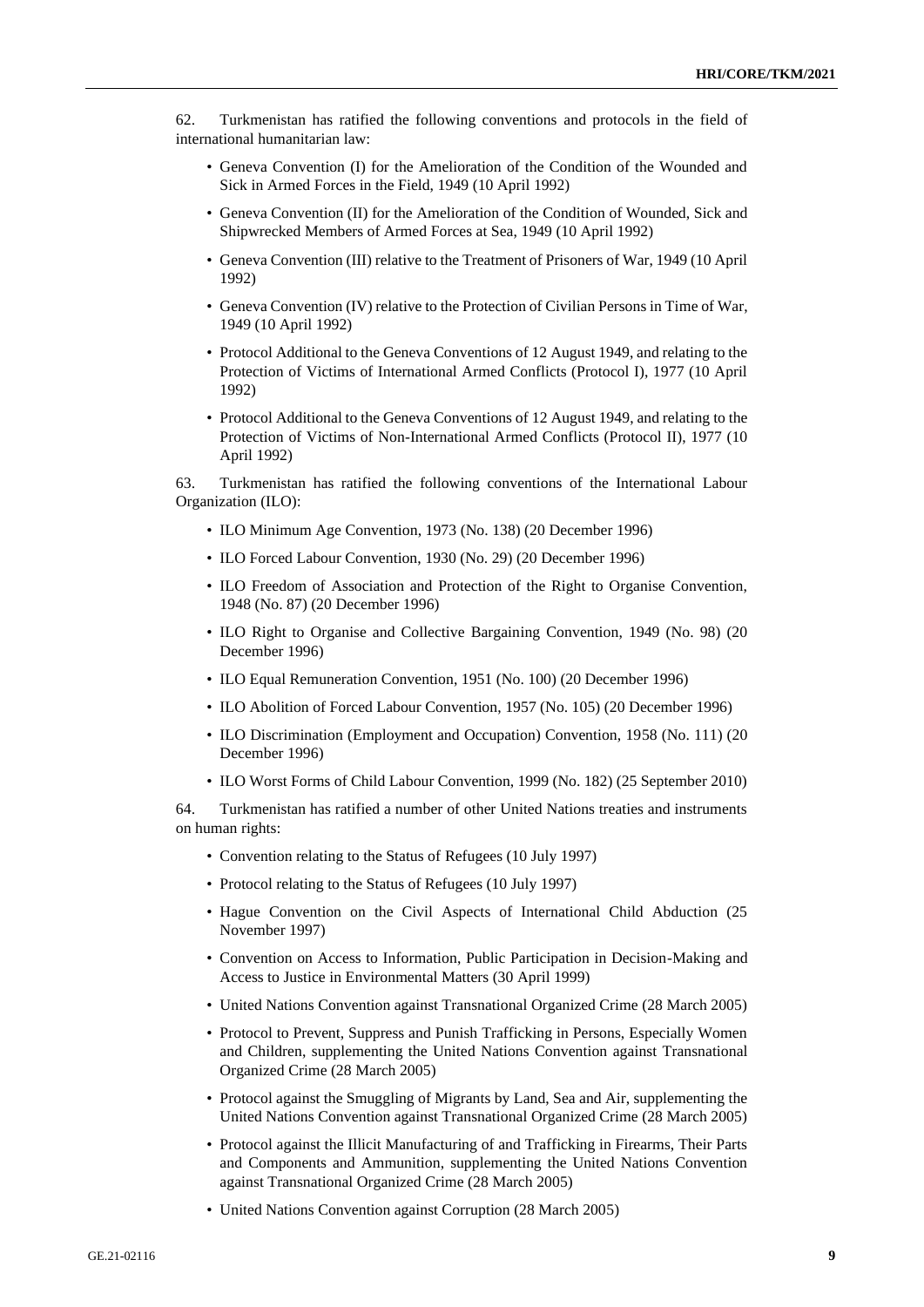- International Convention against Doping in Sport (25 September 2010)
- Convention relating to the Status of Stateless Persons (4 August 2011)
- Convention on the Reduction of Statelessness (4 August 2012)
- World Health Organization (WHO) Framework Convention on Tobacco Control (26 March 2011)
- United Nations Educational, Scientific and Cultural Organization (UNESCO) Convention for the Safeguarding of the Intangible Cultural Heritage (14 September 2011)
- Convention for the Protection of Cultural Property in the Event of Armed Conflict (1954) and the two Protocols thereto (1954 and 1999) (November 2017)
- Marrakesh Treaty to Facilitate Access to Published Works for Persons Who Are Blind, Visually Impaired, or Otherwise Print Disabled, 2013 (22 August 2020)

65. Work is under way on the country's accession to the following UNESCO instruments: the Convention against Discrimination in Education, the Convention on the Protection and Promotion of the Diversity of Cultural Expressions and the Global Convention on the Recognition of Qualifications.

#### **B. Legal framework for the protection of human rights at the national level**

66. In the Constitution of 14 September 2016, the scope of human rights and freedoms was significantly expanded. Pursuant to the Constitution, human and civil rights and freedoms are recognized in Turkmenistan in accordance with the generally accepted norms of international law and are guaranteed by the Constitution and other laws. Turkmenistan recognizes the primacy of the generally accepted norms of international law.

67. In Turkmenistan, society and the State place the highest value on human beings. Protecting, supporting and serving them is the main task of the State authorities.

68. The State is accountable to every citizen. It creates conditions for the free development of the individual and protects life, honour, dignity, liberty, security of person and natural and inalienable rights. Turkmenistan is a State that ensures social protection for all.

69. Turkmenistan has its own nationality, which is acquired, maintained and terminated in accordance with the law. Turkmenistan does not recognize its citizens as nationals of other States. No one may be deprived of his or her nationality nor denied the right to change it. A citizen of Turkmenistan may not be extradited to another State, expelled from the country or have his or her right of return restricted. Citizens of Turkmenistan are guaranteed the defence and protection of the State, both within the country and abroad. Foreign nationals and stateless persons have the same rights, freedoms and duties as citizens of Turkmenistan, in accordance with national law and the international treaties to which Turkmenistan is a party. Turkmenistan, in accordance with the generally accepted norms of international law, grants asylum to foreign nationals and stateless persons under the procedure prescribed by law.

70. Political diversity and the multiparty system are recognized in Turkmenistan.

71. The State puts in place the necessary conditions for the development of civil society. Voluntary associations are equal before the law.

72. The State guarantees freedom of religion and worship and the equality of religions and beliefs before the law. Information on religious organizations in Turkmenistan is appended to the present report (annex 3).

73. Religious organizations are separate from the State and are not permitted to interfere in government affairs or perform State functions. The State education system is separate from religious organizations and is secular in nature.

74. No political party, religious organization, voluntary association or other organization may impose its ideology on citizens.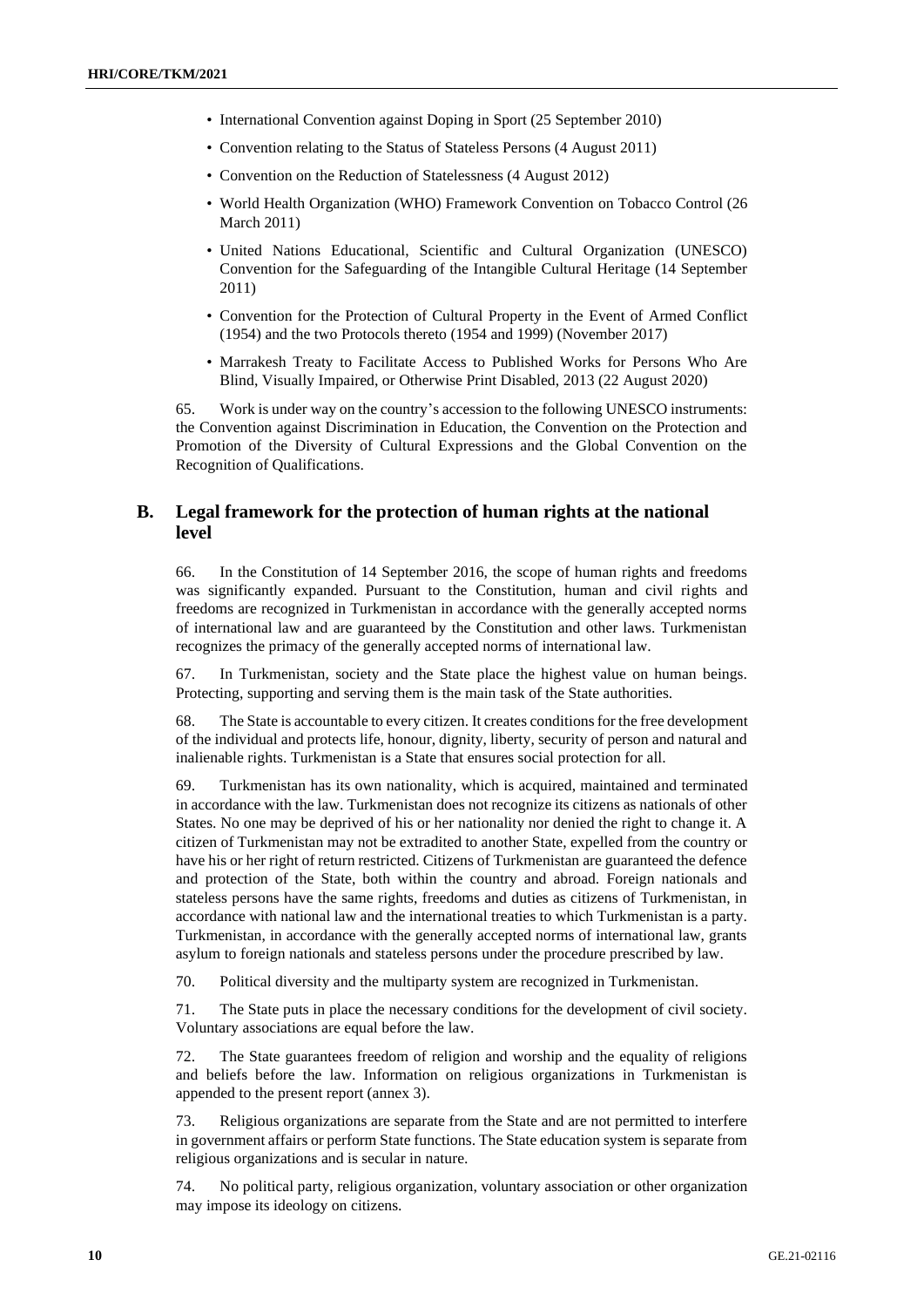75. Human rights and freedoms in Turkmenistan are inviolable and inalienable. No one may restrict human rights and freedoms, except as provided for in the Constitution and the law. The enumeration of certain human and civil rights and freedoms in the Constitution and the law may not be used to deny or restrict other rights and freedoms.

76. Human and civil rights and freedoms are directly applicable. They determine the purpose, content and application of laws and the activities of the legislature, the executive and local government bodies and are upheld by the courts.

77. Turkmenistan guarantees equal human and civil rights and freedoms and equality before the law, irrespective of ethnicity, skin colour, sex, origin, property or official status, place of residence, language, attitude to religion, political beliefs or any other circumstances.

78. Men and women in Turkmenistan have equal rights and freedoms and equal opportunities to exercise them. The violation of equality on the basis of sex is punishable under the law.

79. Everyone has the right to protection of his or her honour and dignity. Nothing can justify the diminution of dignity.

80. Everyone has the right to life and the freedom to exercise that right. No one may be deprived of the right to life. The right of everyone to a free life is protected by the State on the basis of the law. The death penalty has been abolished in Turkmenistan.

81. No one may be convicted or punished except in strict accordance with the law. No one may be subjected to torture, violence or cruel, inhuman or degrading treatment or punishment, nor may anyone be subjected without his or her consent to medical, scientific or other experimentation.

82. In Turkmenistan, persons may be detained only on grounds clearly specified in law, on the basis of a court order or with the approval of a procurator. In urgent cases clearly specified in law, duly authorized State bodies are entitled to detain persons temporarily. Everyone is presumed innocent of committing an offence until proved guilty under the law and until an enforceable judgment to that effect has been handed down by a court. No one is obliged to prove his or her innocence. Any remaining doubt as to the guilt of an accused person must be resolved in his or her favour.

83. Under the new Constitution, everyone has the right to liberty and security of person. A person may be subjected to criminal punishment only if found guilty and convicted by a court under the procedure prescribed by law. No one may be prosecuted and convicted more than once for the same offence.

84. Everyone has the right to privacy, to keep private and family information confidential and to protection of such information from arbitrary interference and violations of secrecy of correspondence, telephone calls and other communications. The collection, storage, use and dissemination of a person's private information without his or her consent is prohibited. Central and local government authorities and their officials are required to allow everyone to see documents and materials directly affecting their rights and freedoms, unless the law provides otherwise.

85. All citizens have the right to freedom of movement and choice of place of residence within the borders of Turkmenistan. Restrictions on entry into specific areas and movement within those areas may be imposed only in accordance with the law.

86. The family, maternity, paternity and childhood are all protected by the State. On reaching marriageable age, men and women have the right, by mutual consent, to enter into marriage and to found a family. Spouses enjoy equal rights in family relations. Parents and persons in loco parentis have the right and the duty to raise their children, to attend to their health, development and education, to prepare them for the world of work and to instil in them respect for the law and for historical and national traditions. It is the duty of adult offspring to provide care and assistance to their parents. The State creates conditions for the exercise of the rights and freedoms of young people and contributes to their all-around development.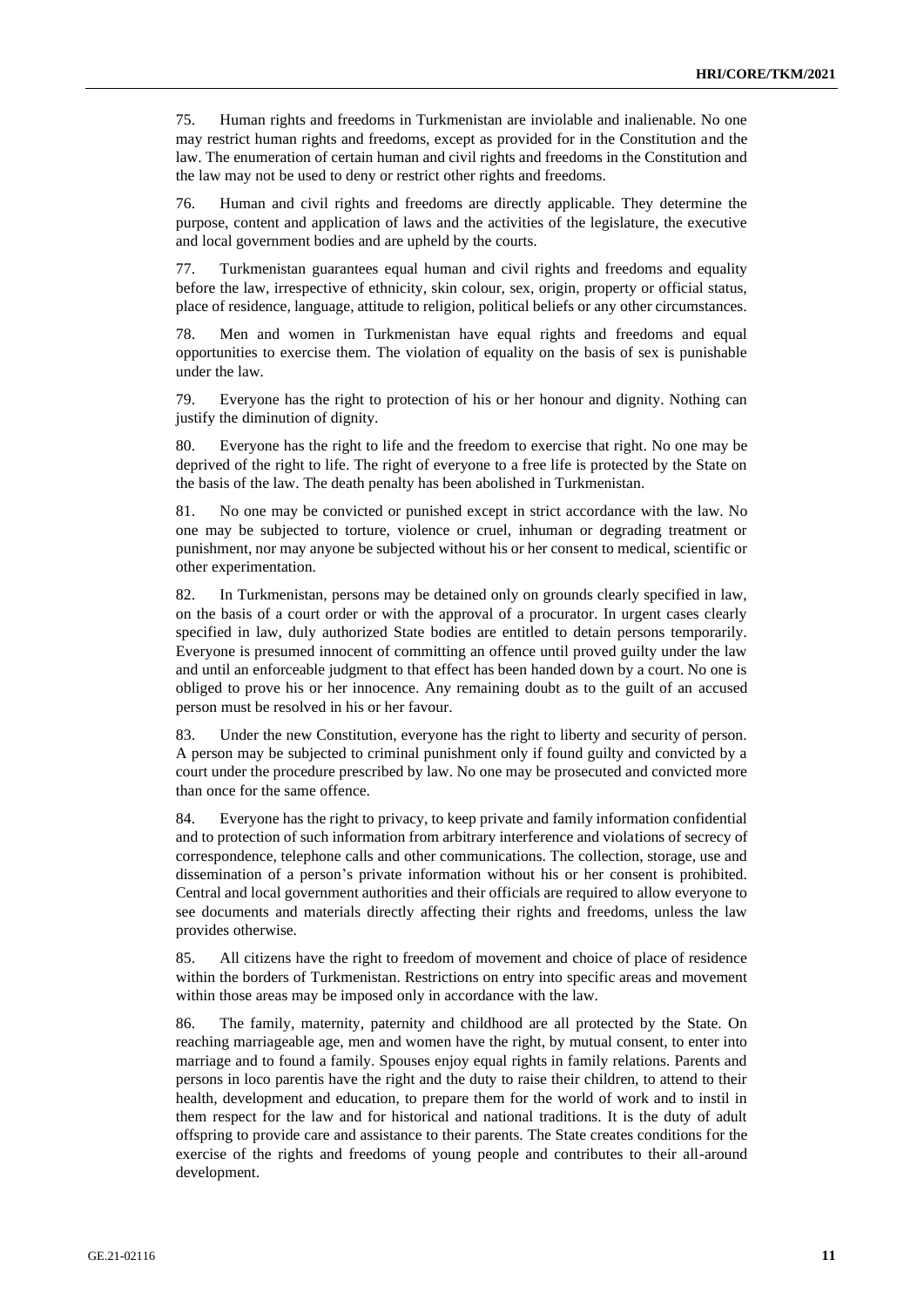87. Everyone may determine his or her own attitude to religion independently and has the right to profess any religion, individually or with others, or to profess no religion, to express and disseminate his or her religious beliefs and to take part in religious ceremonies.

88. The right to freedom of thought and expression is guaranteed for all. No one has the right to prohibit a person from freely expressing his or her opinions or to prevent their dissemination in accordance with the law. No one may be compelled to express or renounce his or her opinions or convictions. Everyone has the right to freely seek, receive and impart information by means not prohibited by law, except where it contains State secrets or other secrets protected by law.

89. Citizens are free to hold assemblies, rallies, demonstrations and other mass events under the procedure prescribed by law. Citizens have the right to form political parties and other voluntary associations operating within the limits established in the Constitution and the law. Information on political parties and voluntary associations in Turkmenistan is appended to the present report (annexes 4–5). There is a prohibition on the establishment and operation of political parties or other voluntary associations that aim to overthrow the constitutional order by force, engage in violent acts, oppose the constitutional rights and freedoms of citizens, advocate war or racial, ethnic or religious hatred or act in a manner detrimental to the health or morals of the people. The same is true for political parties formed on the basis of ethnic or religious criteria.

90. Citizens of Turkmenistan have the right to participate in managing the affairs of society and the State, both directly and through their freely elected representatives. They have the right to vote and to be elected to central and local government bodies. Citizens have an equal right to enter public service, according to their skills and professional training. Citizens have the right to take part in the administration of justice.

91. Everyone has the right to make free use of his or her abilities and assets for business or other economic activity not prohibited by law. The right of private ownership is protected by law. Everyone is entitled to own, possess, use and dispose of property, both individually and jointly with others. The right to inherit is guaranteed.

92. Everyone has the right to work, to freely choose a profession, occupation and place of work and to enjoy safe and healthy working conditions.

93. In May 2015, with the aim of broadening opportunities and creating conditions for the exercise of citizens' constitutional right to work, increasing the availability of decent work for the population and developing the country's productive capacity, the President of Turkmenistan issued a decision approving a programme to improve employment opportunities and create new jobs in Turkmenistan for the period 2015–2020, as well as an action plan for the programme's implementation (annex 6).

94. In 2019, 74,900 persons were registered with public employment agencies; in 2015, this figure was 80,300. In 2015 and 2019, 92.1 per cent of those registered with employment offices found work. In 2019, women accounted for 30.7 per cent of persons registered with public employment agencies, compared with 29 per cent in 2015. They constituted 29.6 per cent of all those who found work in 2019 and 28.1 per cent in 2015.

95. In accordance with the new Constitution, forced labour and the worst forms of child labour are prohibited. Employees have the right to remuneration commensurate with the quantity and quality of their work. This remuneration may not be less than the minimum wage set by the Government.

96. Everyone has the right to rest, which is given effect through limits on the length of the working week and the granting of paid annual leave and weekly rest days. The State creates favourable conditions for people's recreation and use of leisure time.

97. Every citizen has the right to housing and to State support to obtain or acquire a decent home or to build his or her own house. The home is inviolable. No one may enter or otherwise infringe the inviolability of a home against the will of the inhabitants or without a legal basis for so doing. Everyone has the right to protect his or her home from intrusion. No one may be deprived of his or her home except on the grounds established by law.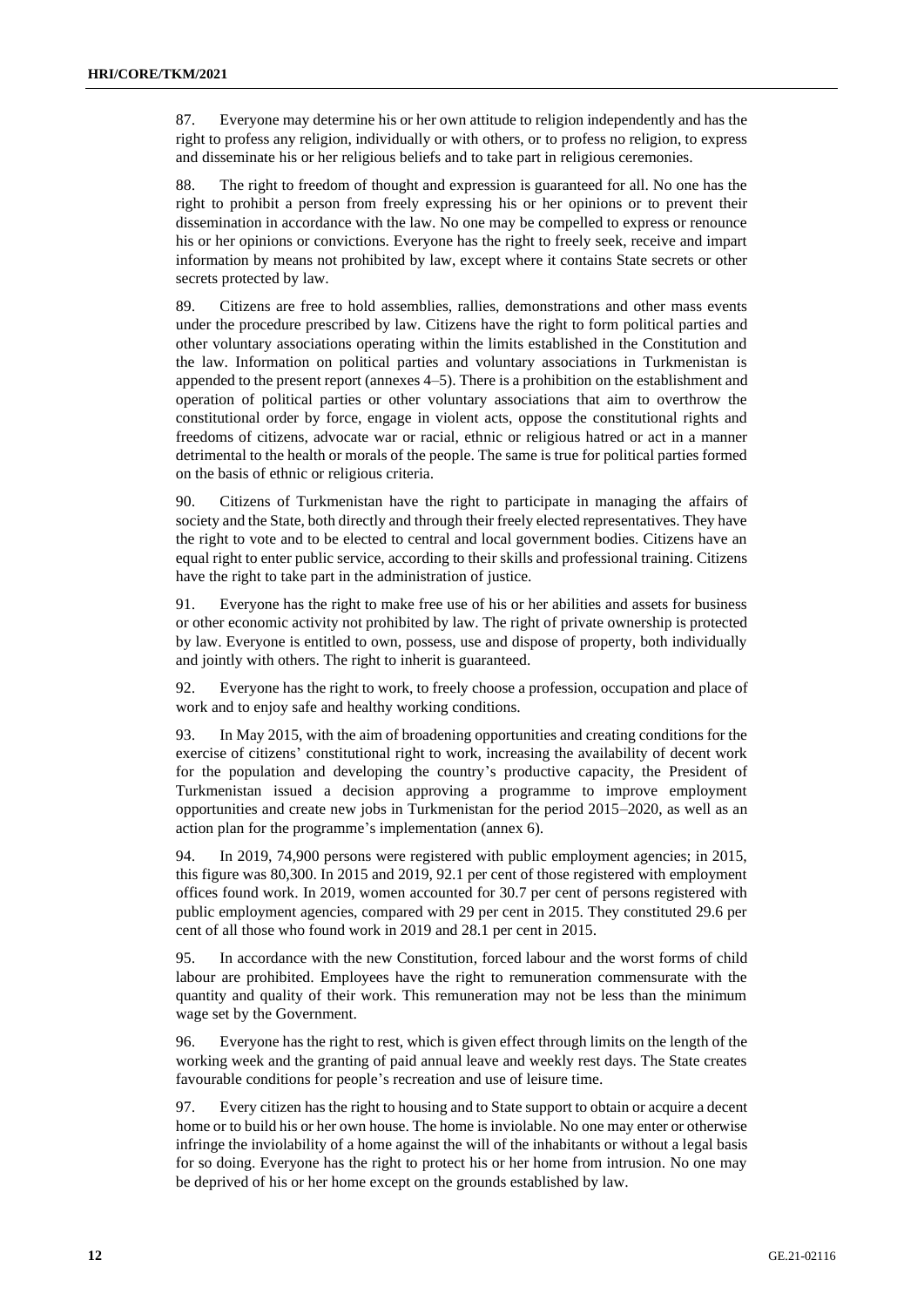98. Everyone is entitled to health care, including free use of the services of public healthcare facilities (annex 7). Private medical services and non-traditional health care are permitted on the basis and under the procedure established by law.

99. Everyone has the right to a safe and healthy environment, accurate information about the environmental situation and reparation for harm caused to his or her health and property by violations of environmental law or natural disasters.

100. The regulatory instruments governing the organization of medical and social assessment boards and the conduct of assessments were revised in 2012 so as to facilitate the procedure for certifying disability. New regulations on medical and social assessment boards are being developed.

101. The list of entitlements for persons with disabilities has been expanded to include joint replacements. A procedure is being developed with the Ministry of Labour and Social Protection and the Ministry of Finance and Economic Affairs to provide free cardiac surgery to children with disabilities who have heart defects. The maximum age at which an individual can be considered a child with a disability has been increased to 18 years pursuant to the Act of 18 June 2016 amending the Social Protection Code.

102. Work is continuing on the development of a biosocial model, with input from WHO experts and participation by representatives of the Ministry of Labour and Social Protection, trade unions and the Ministry of Justice.

103. A procedure has been developed for determining the level of compensation for persons who have acquired disabilities as a result of industrial injuries and occupational diseases.

104. The State Statistics Committee and the Ministry of Labour and Social Protection are jointly establishing a register of persons with disabilities.

105. The information centre of the Ministry of Health and the Medical Industry organizes events to promote healthy lifestyles and raise public awareness on these issues. The centre coordinates multidisciplinary interdepartmental work on public health education carried out in the country, under the approved plan. The public are kept informed regularly through the media. Newspapers, magazines and television and radio programmes carry items on healthy lifestyles, healthy diets, hygiene, exercise and sport.

106. The Red Crescent Society of Turkmenistan fulfils its health-care mandate through public information campaigns on disease prevention, including HIV prevention. Between 2016 and 2020, 273,824 persons were informed about the transmission routes, prevention and diagnosis of HIV. During the information campaigns, the audience was informed about the anonymous centres performing HIV diagnosis.

107. The Red Crescent Society of Turkmenistan works to teach the public, including persons with disabilities and older persons, about how to behave in emergency situations. Between 2016 and 2020, this training reached approximately 86,537 members of the public. The Society also provides first aid training to the public, including officers of the Police Traffic Supervision Department of the Ministry of Internal Affairs. Over the reporting period, approximately 9,133 persons received this training.

108. Citizens are entitled to social security on the basis of age and in the event of sickness, disability, loss of capacity to work, loss of breadwinner or unemployment and on other legal grounds. Young families, large families, children who have lost their parents, veterans and persons whose health has been impaired while protecting State or public interests are eligible for additional support and allowances from State and voluntary funds. In Turkmenistan, the provisions of the Social Protection Code and the State Pension Insurance Act are implemented.

109. As at 1 January 2020, 1,769,300 persons were covered by compulsory pension insurance and 1,315,300 economically active persons by voluntary pension insurance.

110. As at 1 January 2016, the equivalent figures were 1,505,400 and 1,212,300 persons.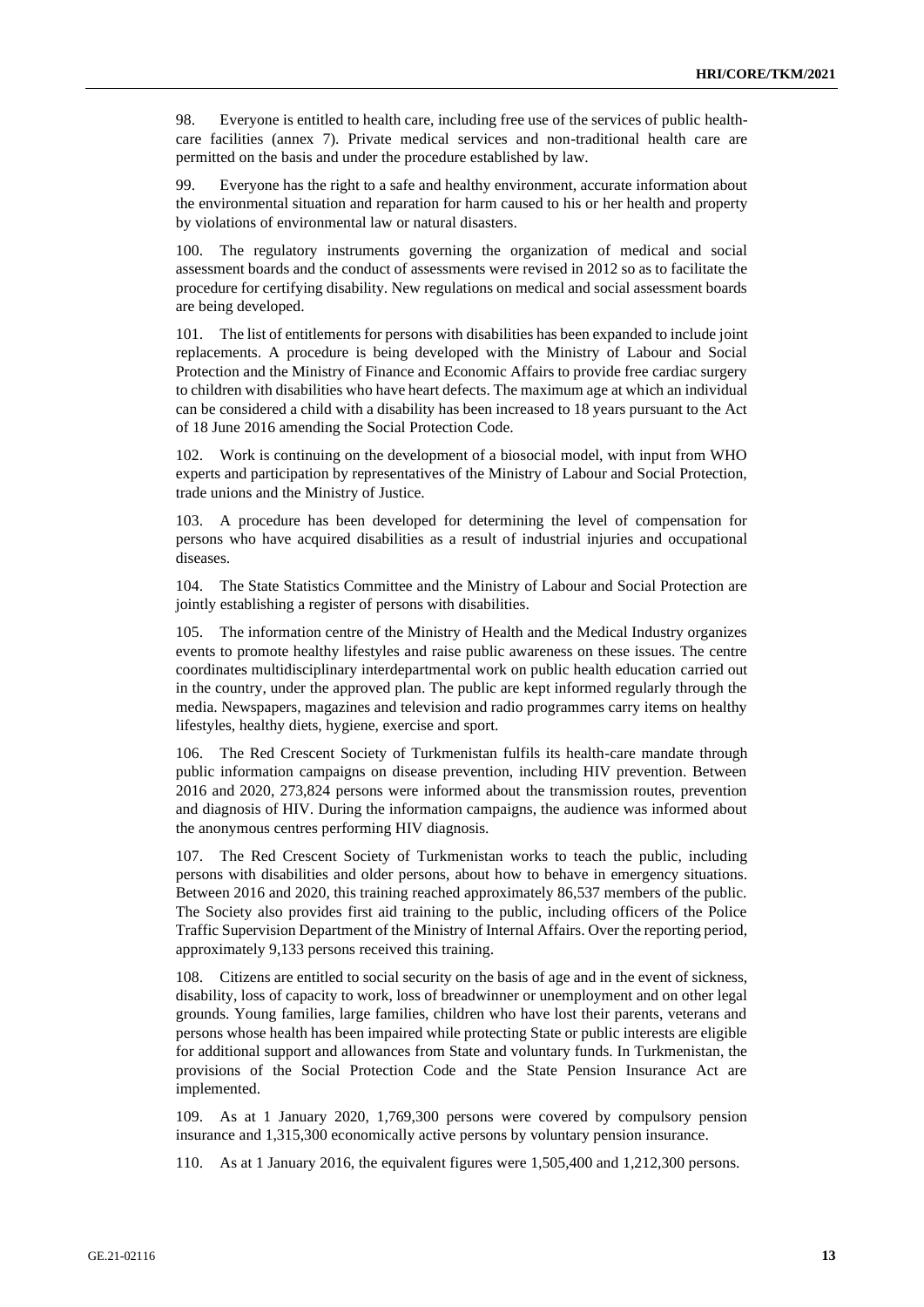111. Every year, the level of pensions and State benefits is increased by presidential decree. Over the period 2015–2019, the average increase was 10 per cent. Information on the recipients of pensions and State benefits is appended to the present report (annex 8).

112. Everyone has the right to education. General primary and secondary education are compulsory; everyone is entitled to receive such education free of charge in State schools. The State guarantees access to vocational education for everyone, according to their abilities.

113. Under the Education Act of 4 May 2013, as amended on 8 November 2014, 20 March 2017 and 22 August 2020, citizens are guaranteed the opportunity to receive an education irrespective of ethnicity, skin colour, sex, origin, property or official status, place of residence, language, attitude to religion, political beliefs or other circumstances, and also age and state of health.

114. The State upholds citizens' right to education by establishing an education system and the appropriate socioeconomic conditions for receiving an education. General primary and secondary education are compulsory for citizens of Turkmenistan and they are entitled to receive such education free of charge in State schools (annex 9).

115. The State ensures that citizens of Turkmenistan have access to vocational education according to their abilities.

116. To realize the right to education for citizens in need of social support, the State pays their living expenses while they are in education. The categories of citizen who are offered this type of support, the procedure for its allocation and its amount are established in law.

117. The State establishes conditions for citizens with disabilities to receive education in mainstream educational establishments (inclusive education). Special establishments are set up for children who, for health reasons, are unable to attend mainstream schools, with special teaching methods, treatment for developmental disorders and social adaptation measures.

118. The State helps citizens with exceptional abilities to receive education, for instance through the payment of special State bursaries, including bursaries to study abroad.

119. To ensure that citizens' right to education is realized, the Act provides that the founders of educational establishments must do everything in their power to renovate and develop the facilities and ensure appropriate teaching and learning conditions, taking into account the increasing requirements with regard to the level and quality of education. To this end, educational establishments are provided with the necessary material resources and capital investment.

120. On the basis of this provision of the Act, the physical infrastructure and technical equipment of existing educational institutions are upgraded every year. The institutions are equipped with modern multimedia equipment, computers, language laboratories, laboratory and other equipment and modern furnishings. In addition, over the past five years, the country's educational establishments have been provided with 50 buses and 80 refrigerator trucks.

121. On 1 September every year since 2011, each child in grade 1 has received a personal computer as a gift. The number of computers procured for this purpose with funds from the State budget is increasing every year; thus, over the past five years: 123,061 computers were acquired in 2015, 140,016 in 2016, 142,819 in 2017, 146,873 in 2018 and 153,885 in 2019.

122. To uphold citizens' right to education, modern preschool establishments, primary and secondary schools, intermediate and higher vocational training institutions, children's health centres, sport schools, stadiums and other leisure and recreational facilities are under construction in the country.

123. In the past five years, the number of educational establishments in the country has increased:

| Educational establishments                 | 2015  | 2016  | 2017  | 2018  | 2019  |
|--------------------------------------------|-------|-------|-------|-------|-------|
| Preschool establishments                   | 1.039 | 1.056 | 1.070 | 1 071 | 1.075 |
| Primary/secondary day and boarding schools | 1832  | 1852  | 1860  | 1 864 | 1 868 |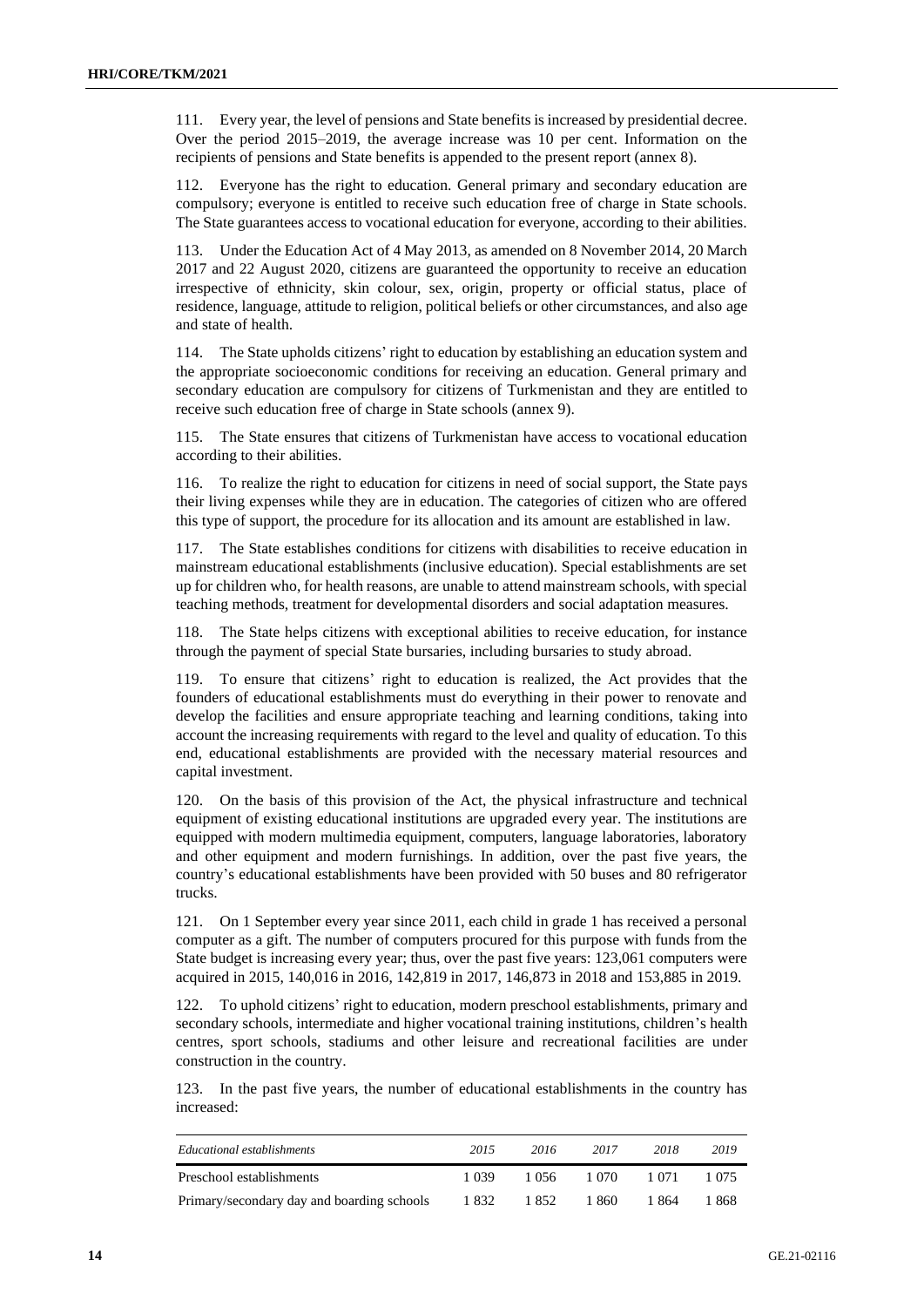| Educational establishments      | 2015 | 2016 | 2017 | 2018 | 2019 |
|---------------------------------|------|------|------|------|------|
| Basic vocational schools        | 62   | 60   | 60   | 60   | 60   |
| Intermediate vocational schools | 42   | 42   | 42   | 42   | 42   |
| Higher education institutions   | 24   | 24   | 25   | 25   | 25   |

124. In Turkmenistan, textbooks and teaching aids are provided free of charge in State educational establishments. In State intermediate and higher vocational training institutions, tuition is provided both on a paid-for basis and funded from the central budget, with grants paid to students.

125. Citizens are admitted to State vocational training institutions on a competitive basis, by application. The rules of the competition ensure that State guarantees for the right of citizens to education are respected and that the candidates enrolled are those most capable and best prepared for the vocational training programme in question.

126. Students at State educational institutions are provided with accommodation in dormitories and boarding schools, under the procedure prescribed by law, and benefit from other social support measures.

127. In Turkmenistan, the State supports student loans for citizens studying in vocational training programmes, both in the relevant national educational institutions and abroad.

128. Student loans may be used to pay for the cost of tuition in vocational training institutions in full or in part (basic student loan) and/or to pay for accommodation, food, course books and other day-to-day needs during the training period.

129. Everyone has the right to take part in cultural life and to creative freedom in the artistic, scientific and technical fields. Copyrights and other interests in scientific and technical creation and artistic, literary and cultural works are protected by law.

State cultural policy is being implemented primarily by expanding the range and improving the quality of cultural services and updating the repertoires of performance groups and the collections of museums and libraries. The country currently has 10 State theatres, 36 State museums, 230 libraries, 747 large and small cultural institutions and 3 higher education institutions, which are introducing new forms and methods in their work.

#### **C. Mechanisms through which human rights are promoted at the national level**

131. Among the main additions to the new Constitution were the provisions on the establishment of the position of Commissioner for Human Rights and the procedure for his or her election. The President submits a proposal for the election of a Commissioner for Human Rights to the Mejlis. The Ombudsman Act was adopted on 23 November 2016. The Act was drafted in accordance with the principles relating to the status of national institutions for the promotion and protection of human rights (the Paris Principles) and provides the Ombudsman with guarantees of institutional independence and a broad mandate.

Under the Act, the Ombudsman is elected for a five-year term by the national parliament from three candidates nominated by the President of Turkmenistan. The election is conducted by secret ballot. The Ombudsman was elected on 20 March 2017 and the Office of the Ombudsman was established on 8 April 2017. To organize the Office's work, the Ombudsman issued an order on 20 March 2017 approving Regulations on the Office of the Ombudsman. The structure and number of the Office's staff were approved by a further order on 12 April 2017. The Act also provides for the possibility of establishing regional offices of the Ombudsman.

133. The position of Ombudsman was established in accordance with the Constitution in order to guarantee State protection for human and civil rights and freedoms and ensure that central and local government bodies and officials uphold and respect these rights and freedoms. In his or her work, the Ombudsman is guided by the Constitution, the Ombudsman Act, national law and the international treaties to which Turkmenistan is a party.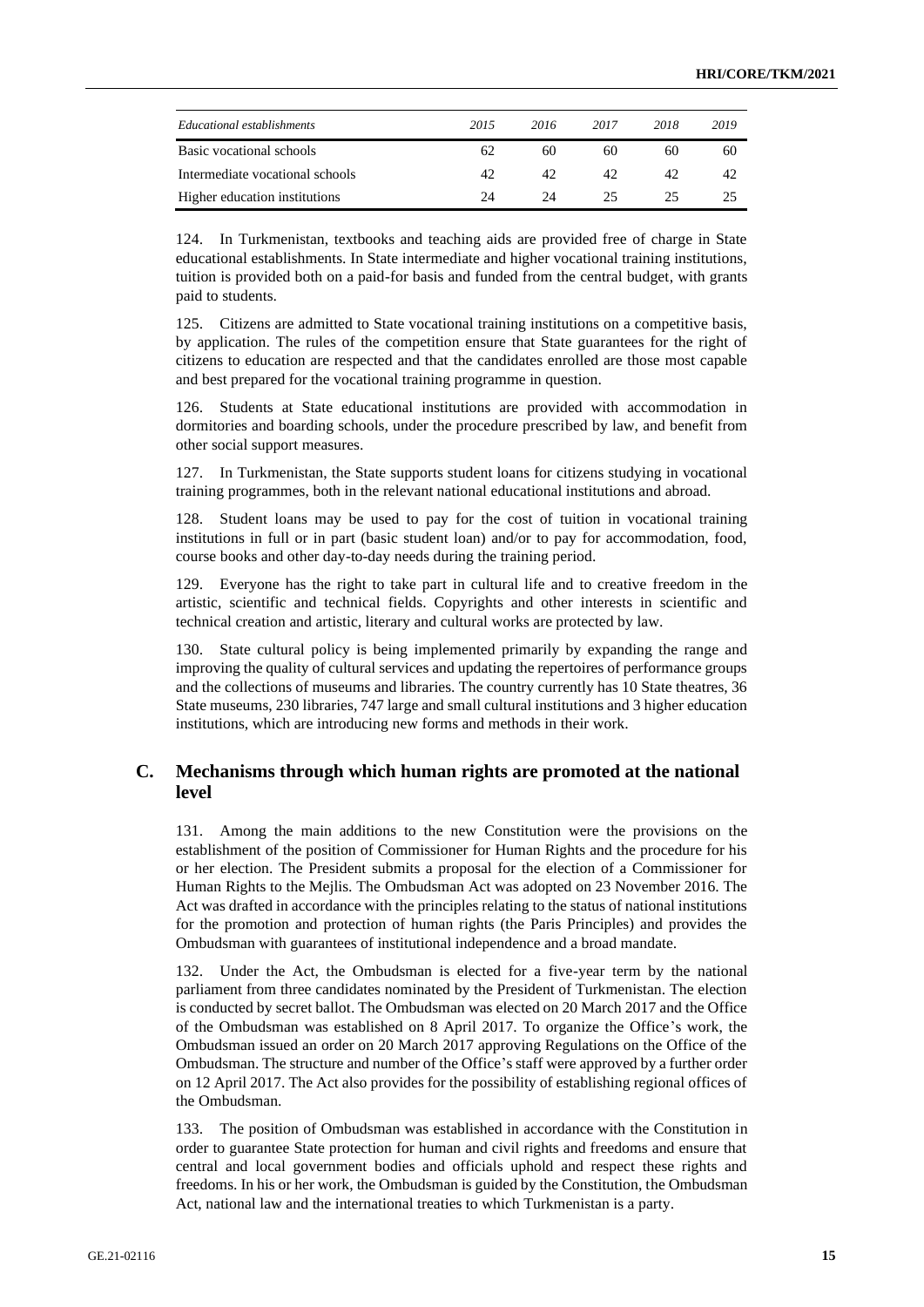134. The Ombudsman Act regulates the principles and safeguards in respect of the Ombudsman's activities and his or her powers and main duties. The distinguishing feature of the institution is the Ombudsman's independence and autonomy from any government agency or official in the exercise of his or her mandate. Interference in the Ombudsman's work with the intention of influencing his or her decisions or actions and obstruction of the Ombudsman's work are offences under national law.

135. The activities of the Ombudsman and his or her Office are financed from the State budget. The Ombudsman develops and implements a cost plan independently. Additional funding for the work of the Ombudsman and the Office may be obtained from foreign States and international organizations on the basis of agreements concluded by Turkmenistan and from other sources not prohibited by national law.

136. The Act provides that the Ombudsman has broad powers: to visit and monitor the activities of central and local government bodies, enterprises, institutions and organizations irrespective of their organizational and legal forms and their forms of ownership, correctional and other specialized institutions, remand centres, other places of detention and the Armed Forces of Turkmenistan, freely and without prior notification; to request and receive from officials of central and local government bodies and of enterprises, institutions and organizations irrespective of their organizational and legal forms and their forms of ownership required documentation, case files and other information and clarifications; instruct the competent bodies to conduct expert studies on issues that arise; address proposals to the duly authorized government agencies or officials for the initiation of disciplinary, administrative or criminal proceedings against officials who have violated human rights and freedoms; and exercise other powers provided by law.

137. The main functions of the Ombudsman are to promote the observance of human and civil rights and freedoms, as well as the restoration of rights that have been violated, the ratification of relevant international treaties, the improvement of national legislation and of the legal knowledge of citizens regarding human and civil rights and freedoms and the forms and methods of their protection, cooperation among national government agencies in the protection of human and civil rights and freedoms, and the development and coordination of international cooperation in the area of human and civil rights and freedoms.

138. The Ombudsman submits an annual report to the President concerning his or her activities and the human rights situation in the country and presents the report to the Mejlis. Three reports have been prepared to date (2017, 2018 and 2019) and posted on news websites.<sup>1</sup>

139. One of the main roles of the Ombudsman is to facilitate the development of international cooperation in the area of human and civil rights and freedoms. Since its establishment, the Office of the Ombudsman has actively cooperated with international organizations, including the Office of the United Nations High Commissioner for Human Rights (OHCHR) Regional Office for Central Asia, the United Nations Development Programme (UNDP) office in Turkmenistan, the United Nations Children's Fund (UNICEF) office in Turkmenistan and the Organization for Security and Cooperation in Europe (OSCE) Centre in Ashgabat.

140. In cooperation with UNDP, OHCHR and the Asia Pacific Forum of National Human Rights Institutions, the Office of the Ombudsman has begun a study of the process of applying for accreditation with the Global Alliance of National Human Rights Institutions.

141. Pursuant to article 21 of the Ombudsman Act, the Ombudsman considers complaints about and has the right to conduct inquiries into decisions, actions or omissions of central and local government bodies and their officials that violate the rights, freedoms or legitimate interests of citizens of Turkmenistan or foreign nationals or stateless persons in the territory of Turkmenistan.

142. The Ombudsman is entitled to visit remand centres, other places of detention and correctional and other specialized institutions freely and without prior notification and to

<sup>1</sup> [http://turkmenistan.gov.tm/?ombudsmen,](http://turkmenistan.gov.tm/?ombudsmen) Report of the Commissioner for Human Rights in Turkmenistan 2019.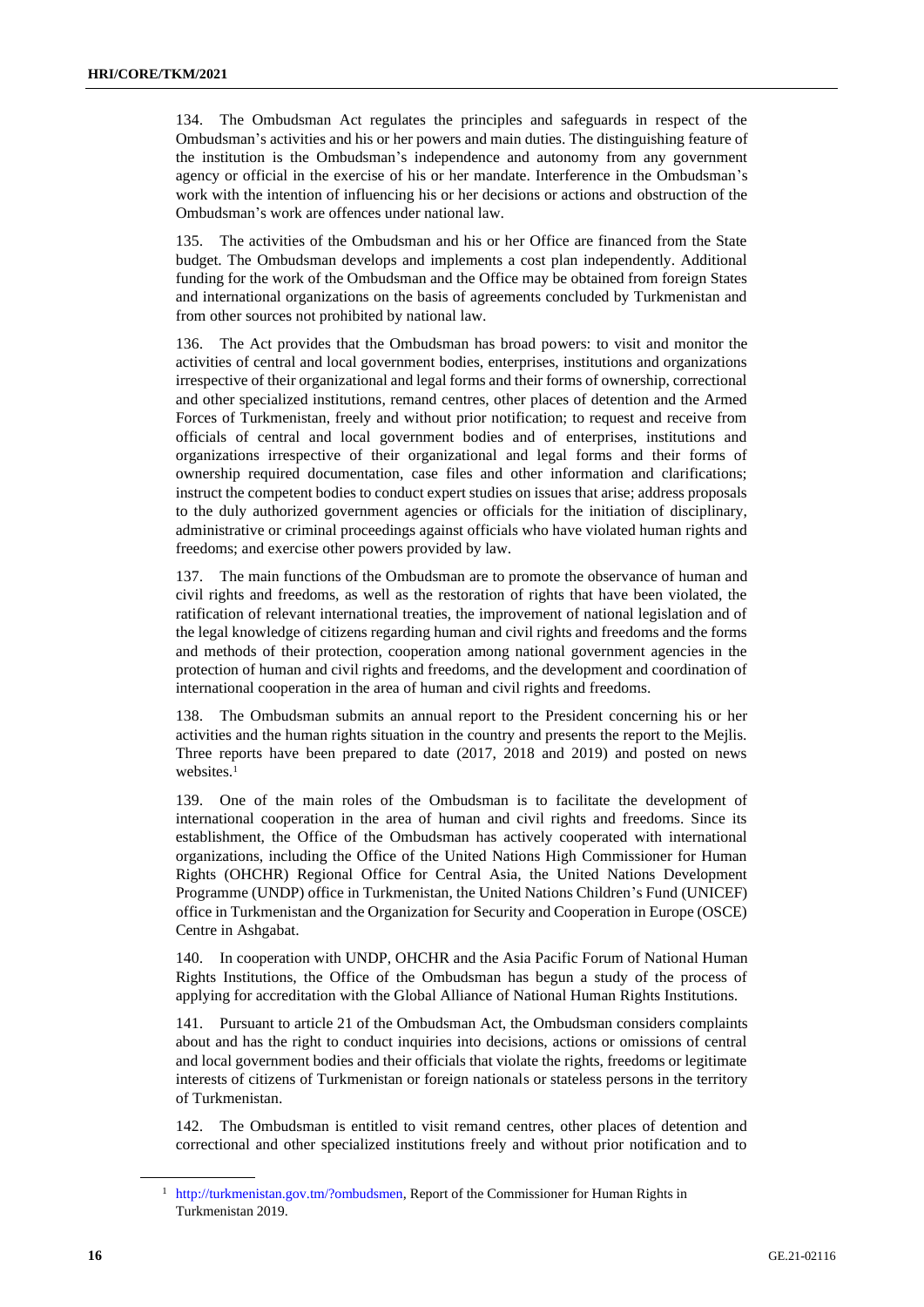conduct inspections of their work, independently or jointly with competent State bodies, officials or civil servants.

143. In accordance with the Act, the complaints of persons held in remand and detention centres, correctional facilities and other specialized institutions are transmitted to the Ombudsman, without being subject to screening, within 24 hours.

144. The Ombudsman also visits children's homes, baby homes and homes for older persons and persons with disabilities located in different regions of the country.

145. Work to protect human rights against all forms of discrimination is a priority for the Office of the Ombudsman. The Act provides that the records of the Ombudsman are to be kept in the national language of Turkmenistan. It further stipulates, in article 23, that complainants have the right to contact the Ombudsman in their native language or a language in which they are proficient. The response will be provided in the national language with a translation into a language spoken by the complainant. This provision establishes broad opportunities for persons of different ethnicities to submit complaints.

146. Pursuant to article 8 of the Administrative Procedures Act, all persons have the right to appeal to administrative bodies on matters directly related to their rights and legitimate interests, and to make requests and receive information from such bodies. The administrative body is obliged to make appropriate decisions on such appeals or provide information.

#### **D. Process for the preparation at the national level of reports to international monitoring bodies**

147. The Interdepartmental Commission on Compliance with the International Obligations Undertaken by Turkmenistan in the Field of Human Rights and International Humanitarian Law is responsible for preparing national reports on the implementation of international human rights treaties for submission to the United Nations treaty bodies. The reports fully reflect the practical measures taken by the Government of Turkmenistan in relation to the human dimension, the development of democratic processes and the dynamic reform of the entire sociopolitical system.

148. As a result of the work of the Interdepartmental Commission over the reporting period, national reports on the implementation of the human rights conventions ratified by Turkmenistan are being prepared and submitted to the treaty bodies and the Human Rights Council on a systematic basis and in line with the prescribed schedule.

149. Between 2015 and 2020, the following reports were submitted to the treaty bodies and the Human Rights Council:

(i) Common core document (2009, 2015, 2020);

(ii) National report of Turkmenistan on implementation of the International Covenant on Economic, Social and Cultural Rights (2016);

(iii) National report of Turkmenistan on implementation of the International Covenant on Civil and Political Rights (2015 and 2020);

(iv) National report of Turkmenistan on implementation of the Convention against Torture and Other Cruel, Inhuman or Degrading Treatment or Punishment (2015 and 2020);

(v) National report of Turkmenistan on implementation of the International Convention on the Elimination of All Forms of Racial Discrimination (2015 and 2019);

(vi) National report of Turkmenistan on implementation of the Convention on the Elimination of All Forms of Discrimination against Women (2016);

(vii) National report of Turkmenistan on the Convention on the Rights of the Child and the two Optional Protocols thereto: the Optional Protocol on the sale of children, child prostitution and child pornography and the Optional Protocol on the involvement of children in armed conflict (2020);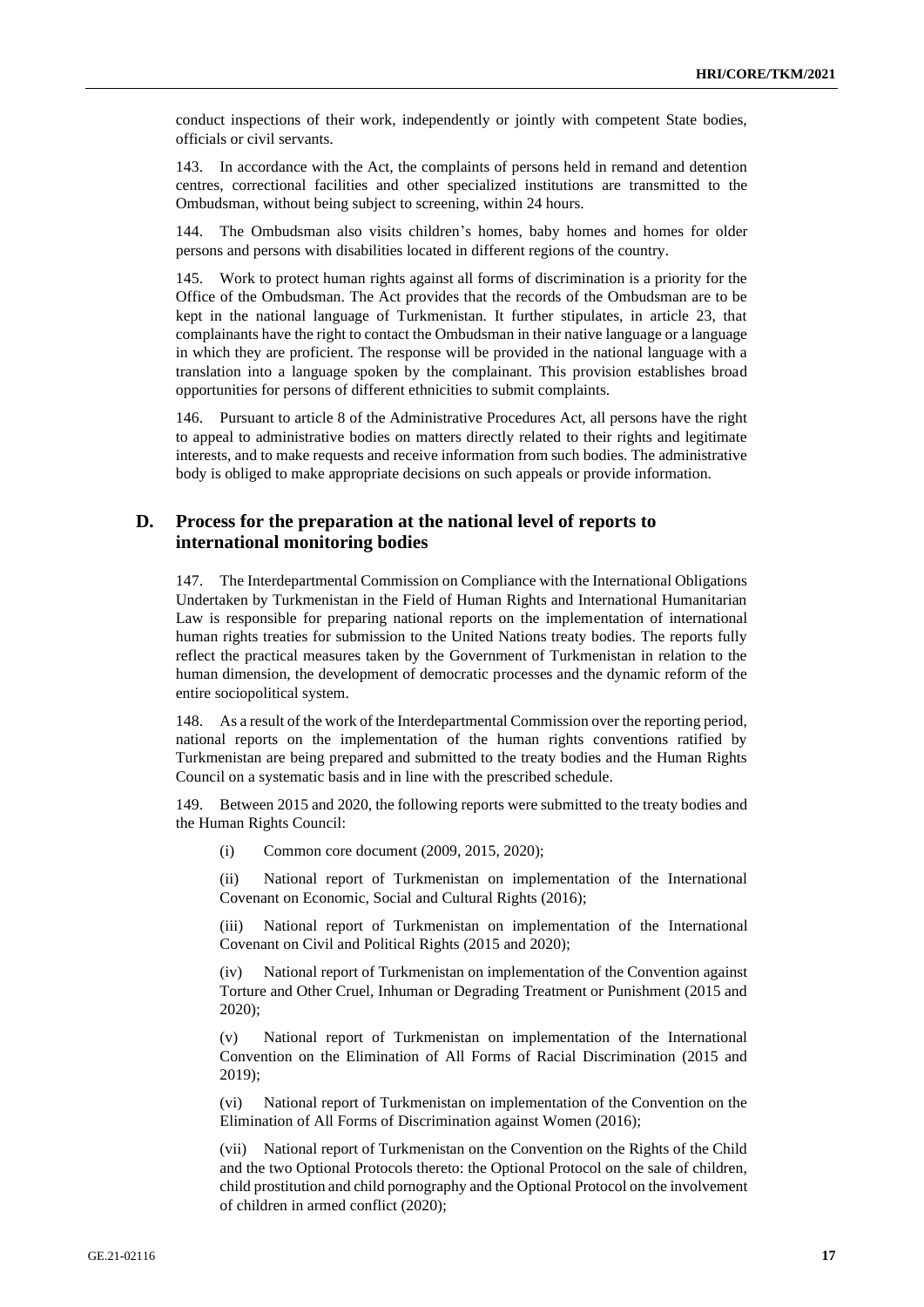(viii) Initial report of Turkmenistan on implementation of the Convention on the Rights of Persons with Disabilities (2011);

(ix) Universal periodic review of the human rights situation in Turkmenistan (2018).

150. From 7 to 18 May 2018, at the thirtieth session of the Human Rights Council in Geneva, the delegation of Turkmenistan took part in the dialogue held as part of the country's reporting under the universal periodic review.

151. The delegation had a constructive dialogue with the representatives of the participating countries. During the meeting, the representatives of Turkmenistan provided extensive information on the country's unwavering fulfilment of its international obligations, including the implementation of treaty body recommendations, in law and in practice.

#### **E. Other relevant information on human rights**

152. In order to further improve the efforts of State bodies and civil society associations to realize human rights and freedoms and to incorporate the norms of international humanitarian law into the country's legislation and apply them in practice, the following were successfully implemented: the National Plan of Action for Gender Equality for the period 2015–2020; the National Plan of Action on Human Rights for the period 2016–2020; and the National Plan of Action to Combat Trafficking in Persons for the period 2016–2018.

153. The National Plan of Action to Combat Trafficking in Persons for the period 2020– 2022 is currently being carried out, as is the National Plan of Action on Children's Rights for the period 2018–2022. On 4 December 2020, the National Plan of Action for Gender Equality for the period 2021–2022 was approved by presidential decision.

154. These plans include specific goals and targets, as well as steps for achieving them and indicators for assessing the progress made. The recommendations of the relevant United Nations Committees and the recommendations accepted by the country in the third cycle of the universal periodic review were considered and taken into account in the preparation of the plans.

155. Under the first National Plan of Action to Combat Trafficking in Persons, for the period 2016–2018, the following laws were adopted: the Trafficking in Persons Act (2016); the Employment Act (2016); the Act amending the Code of Administrative Offences (2016); the Act amending the Criminal Code (2016); and the Bar and Advocacy Act (2017).

156. Pursuant to a presidential decision of 25 January 2019, the National Plan of Action for the Elimination of Statelessness in Turkmenistan for the period 2019–2024 was approved. The Plan is intended to facilitate coordination and strengthen cooperation among government agencies, international organizations and civil society in resolving situations of statelessness and preventing new cases from arising by taking legislative and practical measures.

157. In December 2020, the President signed a decree on naturalization, pursuant to which 2,580 persons became citizens of Turkmenistan. A decision granting residence permits to 874 persons was also signed. Since 2011, some 26,000 persons have become naturalized citizens of Turkmenistan.

158. Turkmenistan has integrated sustainable development goals and targets into its national, sectoral and regional development programmes, strategies and plans and into the country's financial plans. In this connection, a national coordinating mechanism has been established: a working group consisting of deputy leaders of ministries, departments, civil society organizations and academic and research institutions, which coordinates the realization and monitoring of sustainable development goals. In September 2017, a Sustainable Development Goals Research and Methodology Centre was opened at the Institute of International Relations of the Ministry of Foreign Affairs to help achieve the 2030 Agenda for Sustainable Development.

159. In July 2019, Turkmenistan presented its first voluntary national review on the progress made in achieving the Sustainable Development Goals, focusing on efforts to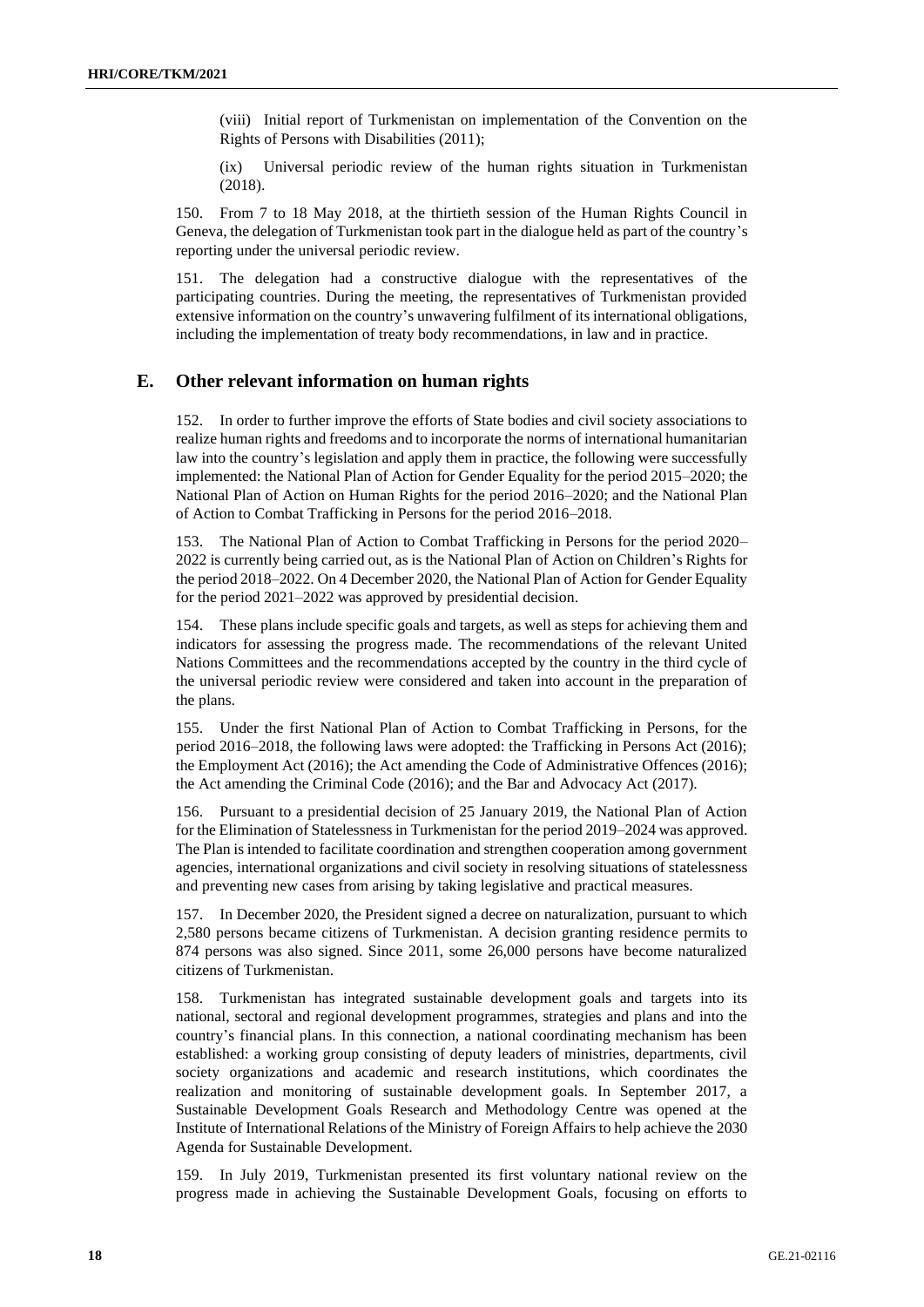expand rights and opportunities and ensure comprehensive coverage and equality, as part of the high-level political forum under the auspices of the Economic and Social Council in New York.

160. On 16 December 2019, the Government of Turkmenistan and the United Nations signed the Joint Programme on Improving the System of Social Protection through the Introduction of Inclusive Quality Community-based Social Services, funded by the Joint Sustainable Development Goals Fund. The purpose of the Joint Programme is to improve the existing system of social service provision in Turkmenistan and to reach the most needy and vulnerable groups, including orphans, children deprived of parental care, children at risk of separation from their parents and children with disabilities, and meet their special needs. Under the Joint Programme, it is planned to pilot several social services to be targeted at broader groups: women and girls, men and boys, persons with disabilities and other vulnerable groups.

## **III. Information on non-discrimination and equality and effective remedies**

#### **A. General information on the implementation by Turkmenistan of its obligations to guarantee equality before the law and on measures taken to eliminate discrimination**

161. Turkmenistan guarantees the equality of women and men before the law in respect of the exercise of civil rights and their equal participation in the management of public and State affairs, the electoral process, health care, education, science, culture, labour and social protection, and other areas of State and public life. Owing to their high level of education and engagement, women take an active part in public and political life in Turkmenistan, on an equal footing with men. Women are widely represented in all branches of government and economic spheres. Women constitute 25.8 per cent of the 125 deputies of the 6th Mejlis, which is equivalent to the level in the world's developed countries. The Speaker of the parliament, one of the Deputy Chairs of the Cabinet of Ministers and the Commissioner for Human Rights (Ombudsman) are women.

162. Regarding legislation, the constitutional provisions on gender equality are reflected not only in the Act on State Guarantees of Equal Rights and Equal Opportunities for Women and Men, but also in the Civil Service Act (2016), the Refugees Act (2017), the Act amending the Family Code (2018), the Health Care Act (2015), the Medical Supplies Act (2016), the Breastfeeding Promotion and Support Act (2016), the Psychiatric Care Act (2016), the Employment Act (2016), the Refugees Act (2017), the Acts amending the Labour Code (2017 and 2019), the Act amending the Regulations governing the honorary title "Ene mähri" (2018), the Act amending the Criminal Code (2019), the Physical Culture and Sport Act (2020) and many other laws.

163. Turkmenistan has ratified the Convention on the Elimination of All Forms of Discrimination against Women and has adopted a programme to implement the Beijing Platform for Action. The development of women's potential in accordance with the Constitution and the provisions of international law remains a strategically important priority area of State policy. The State has a key role to play in upholding the constitutional principle of equal rights and freedoms and fulfilling the country's international obligations in the area of gender equality.

164. The National Plan of Action for Gender Equality for the period 2015–2020 was approved in 2015 and is now being implemented. In accordance with the Plan, the causes and consequences of all forms of violence against women, including domestic violence, are being analysed.

165. The Criminal Code establishes the offences of cruelly treating a woman known by the perpetrator to be pregnant; abducting a woman against her will for the purpose of entering into de facto marital relations; forcing a woman to enter into marriage or to continue living together in marriage or preventing a woman from entering into a marriage of her choice,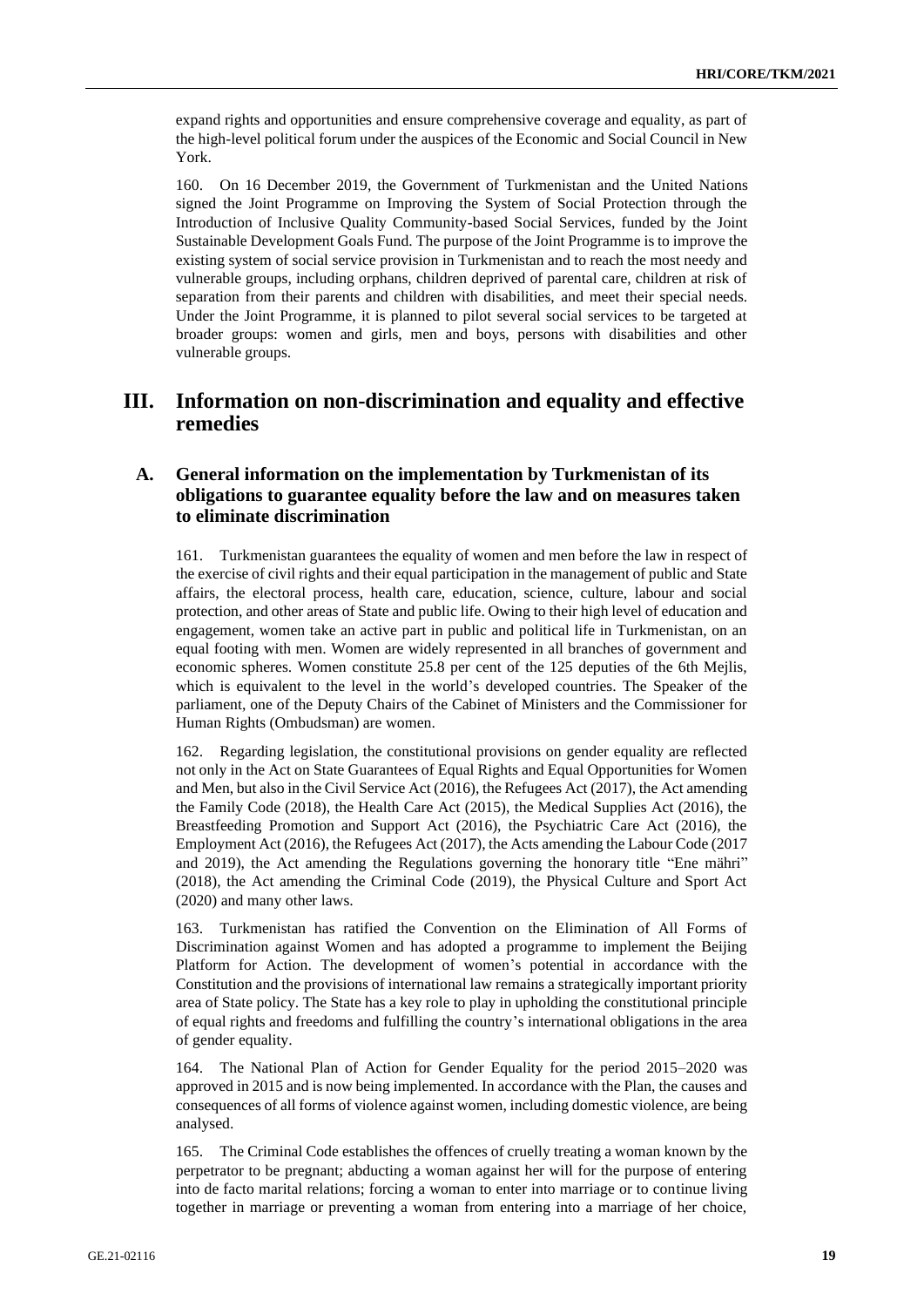where accompanied by violence or the threat of violence; polygamy, i.e. cohabiting with two or more women in a common household; torturing a woman; and denying employment to or dismissing a pregnant woman without justification.

166. Under the Code, the commission of an offence against a woman known by the perpetrator to be pregnant or against a minor or other defenceless or helpless person or a person who is dependent on the perpetrator is an aggravating factor.

167. The Mejlis is working to prepare a new version of the Criminal Code. The working group established for that purpose is analysing the provisions of the Code with a view to making them more humane and bringing them into line with the international obligations of Turkmenistan.

168. Men and women in Turkmenistan have equal civil rights. Violations of equality of rights on grounds of sex are punishable by law. To ensure that internal affairs officers receive specialized training on gender equality and domestic violence, training sessions are organized on an ongoing basis to address specific questions related to those issues. Between 2018 and 2020, 1,438 such training sessions were conducted in the internal affairs agencies.

169. One of the objectives of the National Plan of Action for Gender Equality for the period 2015–2020 is the analysis of national legislation with a view to the possible adoption of a law on the prevention of gender-based violence, as well as the conduct of a survey on the prevalence, causes and consequences of all forms of violence against women, including domestic violence.

170. Under the Act on State Guarantees of Equal Rights and Equal Opportunities for Women and Men, the State guarantees the equal right of women and men to protection from sexual assault, abduction and trafficking. The perpetrators of such acts are subject to criminal prosecution under the Criminal Code.

171. In 2018, the parliament and the office of the United Nations Population Fund (UNFPA) in Turkmenistan conducted a joint analysis of national legislation for consistency with international legal instruments in the field of gender equality. A discussion on the results of the analysis was held in October of that year with the participation of deputies and experts from the parliament.

172. As part of a study on the prevention of gender-based violence, the Interdepartmental Commission on Compliance with the International Obligations Undertaken by Turkmenistan in the Field of Human Rights and International Humanitarian Law and its working group were familiarized with the framework for inter-agency response to gender-based violence, with the participation of UNFPA in Turkmenistan.

173. The development of standard operating procedures for health-care workers, police officers and social service providers is well under way. With regard to research on domestic violence against women, the preparatory work has been carried out for the conduct of a survey on women's health and status in the family; the survey will include a review of legislation of foreign countries on domestic violence. A special expert working group has been set up to conduct the survey, consisting of representatives of the Ministry of Health and the Medical Industry, the Ministry of Internal Affairs, the Ministry of Labour and Social Protection, the State Statistics Committee, the Institute for State, Law and Democracy and the Women's Union of Turkmenistan.

174. As part of efforts to implement the National Plan of Action for Gender Equality for the period 2015–2020, work is continuing on the survey on women's health and status in the family. From 25 February to 1 April 2020, data-collection fieldwork was carried out in Ashgabat and in the five provinces. This work was coordinated by the survey working group with technical support from the UNFPA office in Turkmenistan. At present, the data obtained are being analysed and the analytical report is being drafted. The results of the survey will be used to establish the prevalence and identify the root causes of this social phenomenon and, depending on the findings, proposals will be made for refining national legislation.

175. In order to consolidate women's rights and protect their legitimate interests, strengthen the family and create favourable conditions for family relations, the plan for the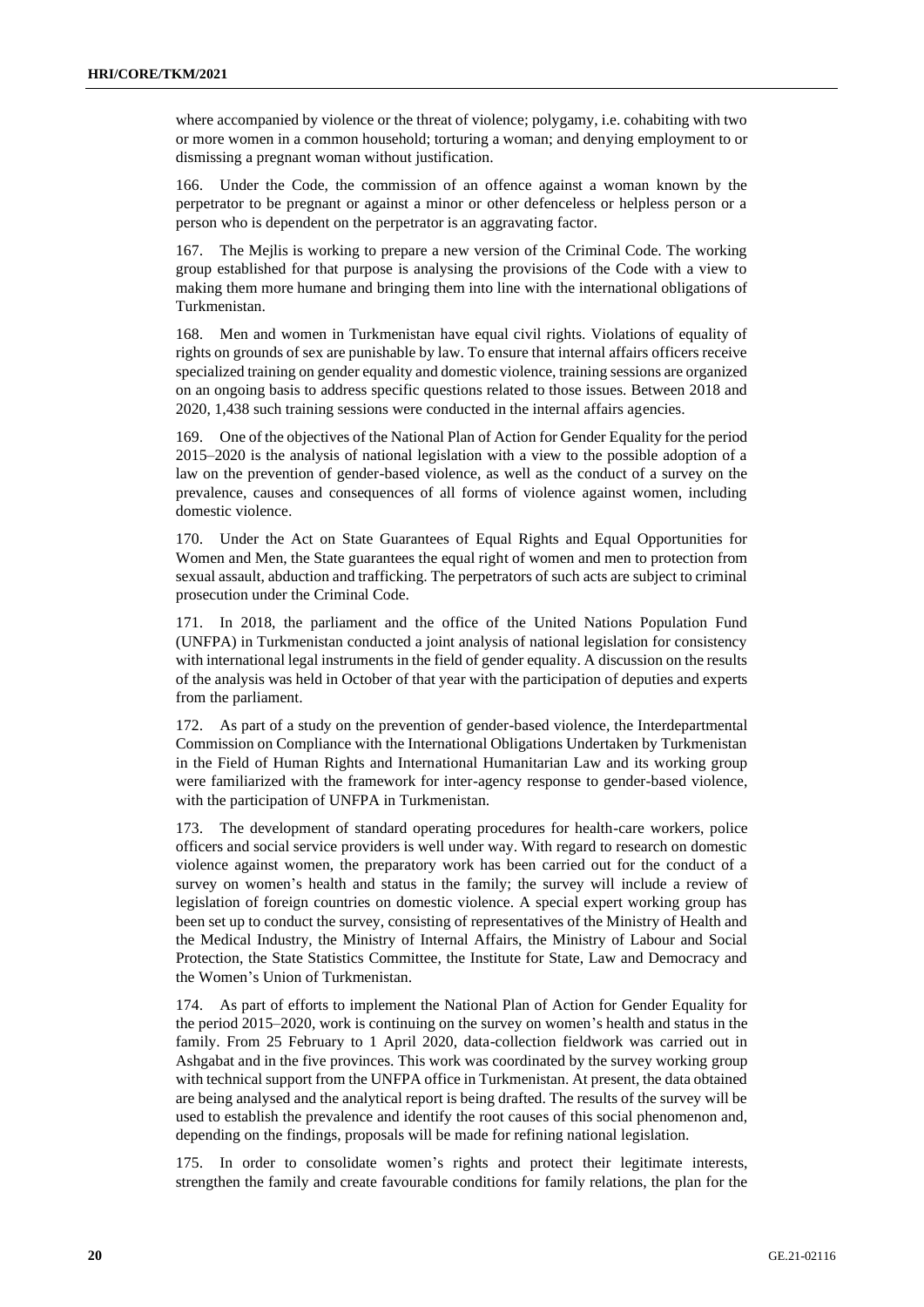legislative activity of the parliament of Turkmenistan for the period 2018–2022 provides for the preparation of a bill on the prevention of family and domestic violence against women.

176. The use of torture or cruel treatment at the time of arrest or during custody or pretrial detention in order to obtain confessions is not permitted in Turkmen law. Thus, article 62 of the Constitution states that a person may not be forced to testify against himself or herself or his or her close relatives and that evidence obtained through psychological or physical coercion or other unlawful methods has no legal force. Under article 23 of the Code of Criminal Procedure, violence, threats and other unlawful means may not be used to obtain testimony from suspects, accused persons, defendants or other participants in legal proceedings.

177. Turkmenistan takes effective measures to prevent acts of torture and cruel treatment throughout the country. The approaches and methods used by the relevant units of specialized institutions to prevent persons serving sentences of deprivation of liberty from being subjected to torture or cruel treatment are being improved. First and foremost, the officials' obligation to comply with the established rules governing the serving of sentences has been reinforced, and the supervision of operational and educational activities conducted with prisoners has been strengthened.

178. Turkmen law establishes liability for the use of violence or emotional abuse by law enforcement officers against persons involved in criminal proceedings for the purpose of obtaining testimony. Thus, article 197 of the Criminal Code provides for penalties for any prosecutor, investigator or person conducting an initial inquiry who uses threats, blackmail or other unlawful acts to coerce a suspect, accused person, victim or witness into testifying or an expert into giving an opinion. Where such acts are accompanied by the use of violence or emotional abuse, this constitutes an aggravating factor.

179. In order to comply with national and international legal standards and the recommendations of United Nations treaty bodies on the prevention of torture and cruel treatment of prisoners and other persons, video cameras have been installed in police stations, remand centres and places of detention. For the same purpose, the Ministry of Internal Affairs is conducting systematic work to provide police stations, remand centres and penal institutions with the latest audiovisual equipment to record interrogations.

180. The country's legislation on the prevention of torture is based on the norms of international law in this area. Under the Constitution, no one may be subjected to torture, violence or cruel, inhuman or degrading treatment or punishment, nor may anyone be subjected without his or her consent to medical, scientific or other experimentation. A person may not be forced to testify against himself or herself or his or her close relatives. Evidence obtained through psychological or physical coercion or other unlawful methods has no legal force.

181. The definition of "torture" in the Criminal Code is fully aligned with that in article 1 of the Convention against Torture and Other Cruel, Inhuman or Degrading Treatment or Punishment. In accordance with article  $182<sup>1</sup>$  of the Code, torture is the intentional infliction of severe pain or physical or mental suffering on a person for such purposes as obtaining from him or her, or a third person, information or a confession, punishing him or her for an act he or she, or a third person, has committed or is suspected of having committed, or intimidating or coercing him or her, or a third person, or for any reason based on discrimination of any kind, when such pain or suffering is inflicted by, or with the consent or acquiescence of, a public official or other person acting in an official capacity.

182. This provision of the Criminal Code is intended to provide a firm legal guarantee against the use of torture in Turkmenistan. The Code also criminalizes the intentional infliction of moderately severe bodily harm in a way that renders it tantamount to torture or cruel treatment.

183. The Ministry of Internal Affairs is conducting systematic work to provide police stations, remand centres and penal institutions with audiovisual equipment to record interrogations.

184. The government authorities oversee the activities of the penal system in their respective territories. Oversight commissions established under local administrations are